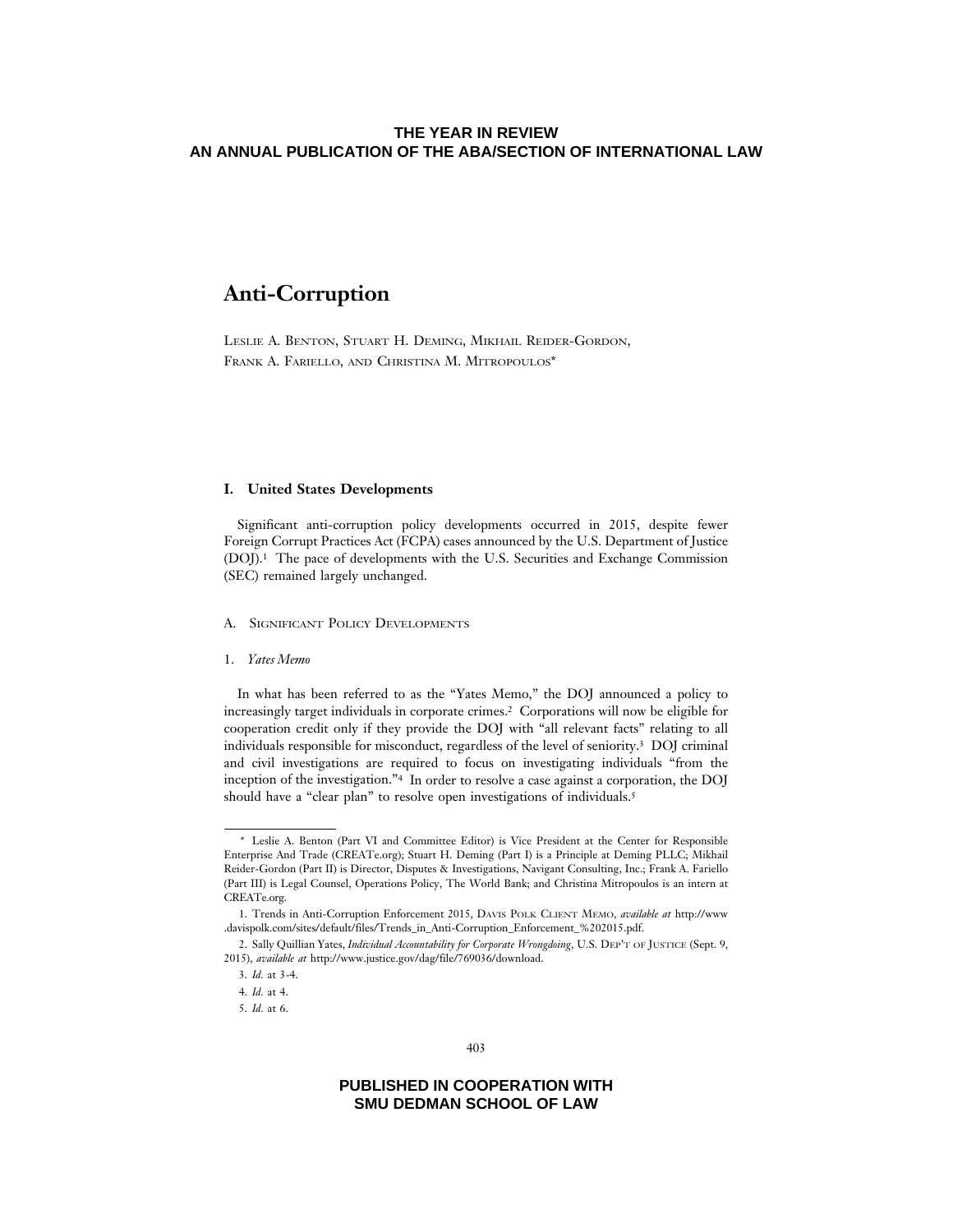404 THE YEAR IN REVIEW

#### 2. *Limitations on Accomplice Liability*

In a controversial ruling in *United States v. Hoskins*,6 accomplice liability was significantly limited under the anti-bribery provisions of the FCPA. The district court held that an individual not directly subject to the jurisdiction of the FCPA as a domestic concern or as an employee, officer, or director of a domestic concern cannot be liable as an accomplice under the anti-bribery provisions.

### 3. *Princelings*

Internships for children of officials of sovereign wealth funds were the focus of the SEC's settlement with The Bank of New York Mellon Corporation (BNY Mellon) for violations of the anti-bribery and internal controls provisions of the FCPA.7 BNY Mellon employees viewed the internships as important to keep the sovereign wealth fund's business.8

Sales staff and client relationship managers were permitted wide discretion in making initial hiring decision and human resources was not trained to flag hires that were potentially problematic. Senior managers were able to approve hires requested by foreign officials with no mechanism to ensure that potential hiring violations were reviewed by anyone with a legal or compliance background.9

### 4. *FIFA*

In *United States v. Webb*,10 the DOJ demonstrated its willingness as well as the scope of its efforts to address corruption associated with the Federation Internationale de Football Association (FIFA). No violations of the anti-bribery provisions were alleged. Instead, the indictment charged fourteen individuals with racketeering, wire fraud, and money laundering conspiracies as well as underlying substantive accounts.11 The activities that flowed in various ways through the U.S. served as the basis for establishing territorial jurisdiction for the charges.12

VOL. 2016

<sup>6.</sup> Ruling on Defendant's Second Motion to Dismiss the Indictment, *United States v. Hoskins*, No. 3:12-cr-00238-JBA (Aug. 13, 2015), ECF No. 270, *available at* https://ecf.ctd.uscourts.gov/doc1/04114701422.

<sup>7.</sup> Press Release, *SEC Charges BNY Mellon with FCPA Violations*, SEC. & EXCH. COM'N, 2015-170 (Aug. 18, 2015), *available at* http://www.sec.gov/news/pressrelease/2015-170.html.

<sup>8.</sup> Order Instituting Cease-and-Desist Proceedings, *In the Matter of The Bank of New York Mellon Corporation*, SEC Adm. Proceeding No. 3-16762, ¶ 14 (Aug. 18, 2015), *available at* http://www.sec.gov/ litigation/admin/2015/34-75720.pdf.

<sup>9.</sup> *Id.* at ¶ 27.

<sup>10.</sup> Indictment, *United States v. Webb*, No. 15 CR 0252 (RJD) (E.D.N.Y., May 20, 2015), ECF No. 1, *available at* http://www.justice.gov/opa/file/450211/download.

<sup>11.</sup> *Id.*; Press Release, *Nine FIFA Officials and Give Corporate Executives Indicted for Racketeering, Conspiracy, and Corruption*, U.S. DEP'T OF JUSTICE, 15-677, (May 27, 2015), *available at* http://www.justice.gov/opa/pr/ nine-fifa-officials-and-five-corporate-executives-indicted-racketeering-conspiracy-and.

<sup>12.</sup> *Cf.* Indictment, *Webb*, *supra* at note 10.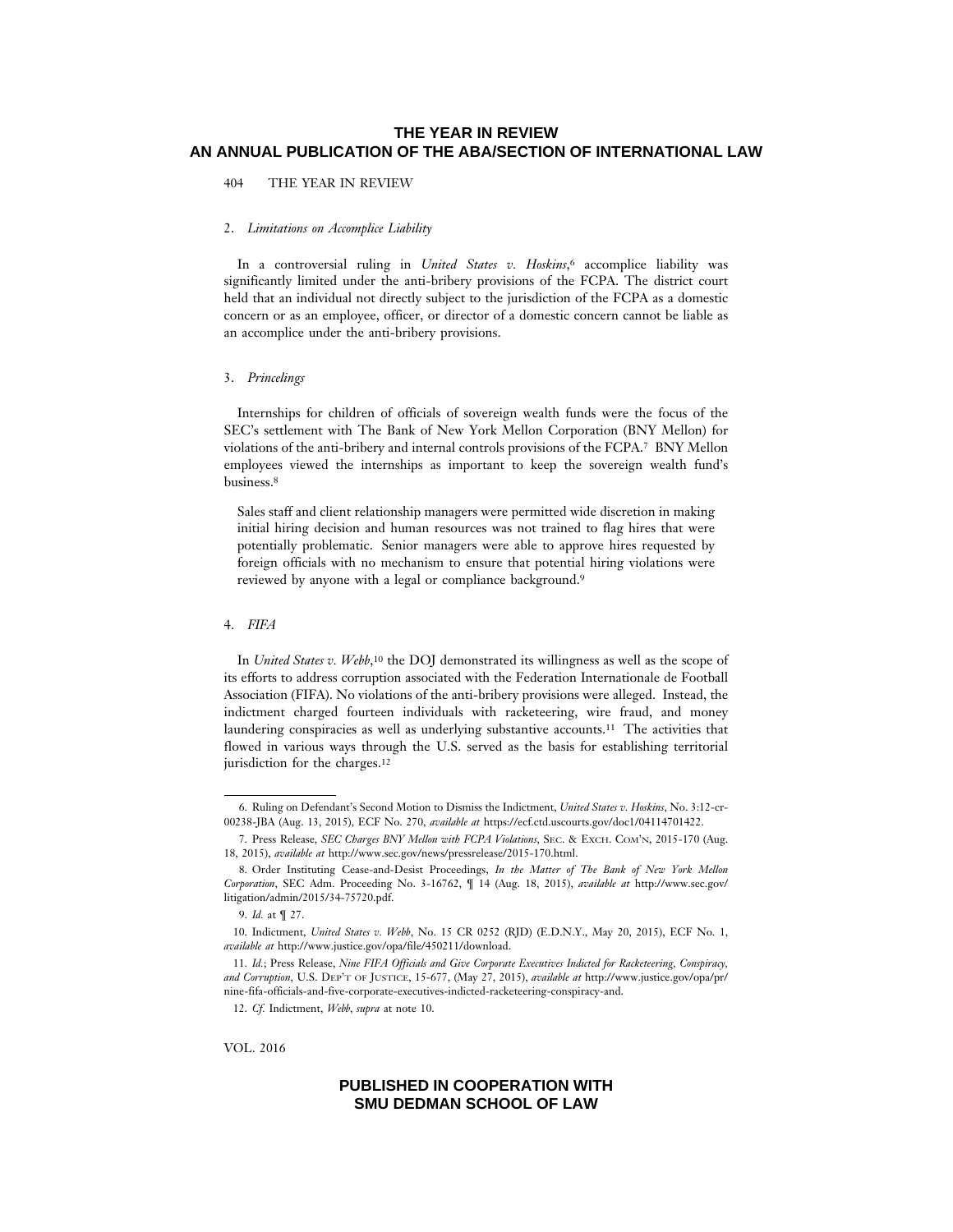ANTI-CORRUPTION 405

#### B. U.S. DEPARTMENT OF JUSTICE

### 1. *Public International Organization*

In *United States v. Harder*,13 violations of the FCPA's anti-bribery provisions, in combination with violations of the Travel Act for commercial bribery as well as international money laundering, were charged in a grand jury indictment against a U.S. resident for the payment of bribes for the benefit of a senior official of the European Bank for Reconstruction and Development (EBRD), a "public international organization" under the FCPA.14 The bribes were paid to the sister of the EBRD's official for his influence in affecting certain EBRD procurement decisions.15

#### 2. *Impact of Cooperation*

In conjunction with the investigation of a privately held U.S. company, Louis Berger International, Inc. (LBI), two former LBI officials entered pleas for conspiring to violate the anti-bribery provisions of the FCPA for orchestrating the payment of bribes to government officials in various countries.16 Despite the extent and seriousness of the allegations, a deferred prosecution agreement (DPA) was entered due to LBI's selfreporting, extent of cooperation, "including voluntarily making both U.S. and foreign employees available for interviews, and collecting, analyzing and organizing evidence and information for federal investigators," extensive remediation, "including terminating the officers and employees responsible for the corrupt payments," and its "demonstrated commitment to improving its compliance program and internal controls."17

### 3. *Charging Foreign Officials*

In *United States v. Mikerin*,18 a Russian official residing in the United States pled guilty to conspiring to commit money laundering with two individuals who sought to influence him in violation of the FCPA's anti-bribery provisions. Mikerin was the president of a U.S.-based subsidiary of a subsidiary of Russia's State Atomic Energy Corporation.

#### C. SECURITIES AND EXCHANGE COMMISSION

#### 1. *The PBSJ Corporation*

The SEC entered into a DPA with The PBSJ Corporation (PBSJ) involving the funneling of funds by its Qatari subsidiary to a company owned and controlled by a Qatari official in exchange for confidential "sealed-bid and pricing information" that enabled the

SPRING 2016

<sup>13.</sup> Indictment, *United States v. Harder*, No. 2:15-cr-0001-PD (E.D. Pa., Jan. 6, 2015), ECF No. 1, *available at* http://www.justice.gov/criminal-fraud/file/482396/download.

<sup>14.</sup> *Id.*

<sup>15.</sup> *Id.*

<sup>16.</sup> Press Release, *Louis Berger International Resolves Foreign Bribery Charges*, U.S. DEPT. OF JUSTICE, 15- 903, (July 17, 2015), *available at* http://www.justice.gov/opa/pr/louis-berger-international-resolves-foreignbribery-charges.

<sup>17.</sup> *Id.*

<sup>18.</sup> Superseding Information, *United States v. Mikerin*, No. 8:14-cr-00529-TDC (D. Md., Aug. 27, 2015), ECF No. 98, *available at* http://www.justice.gov/criminal-fraud/file/782186/download.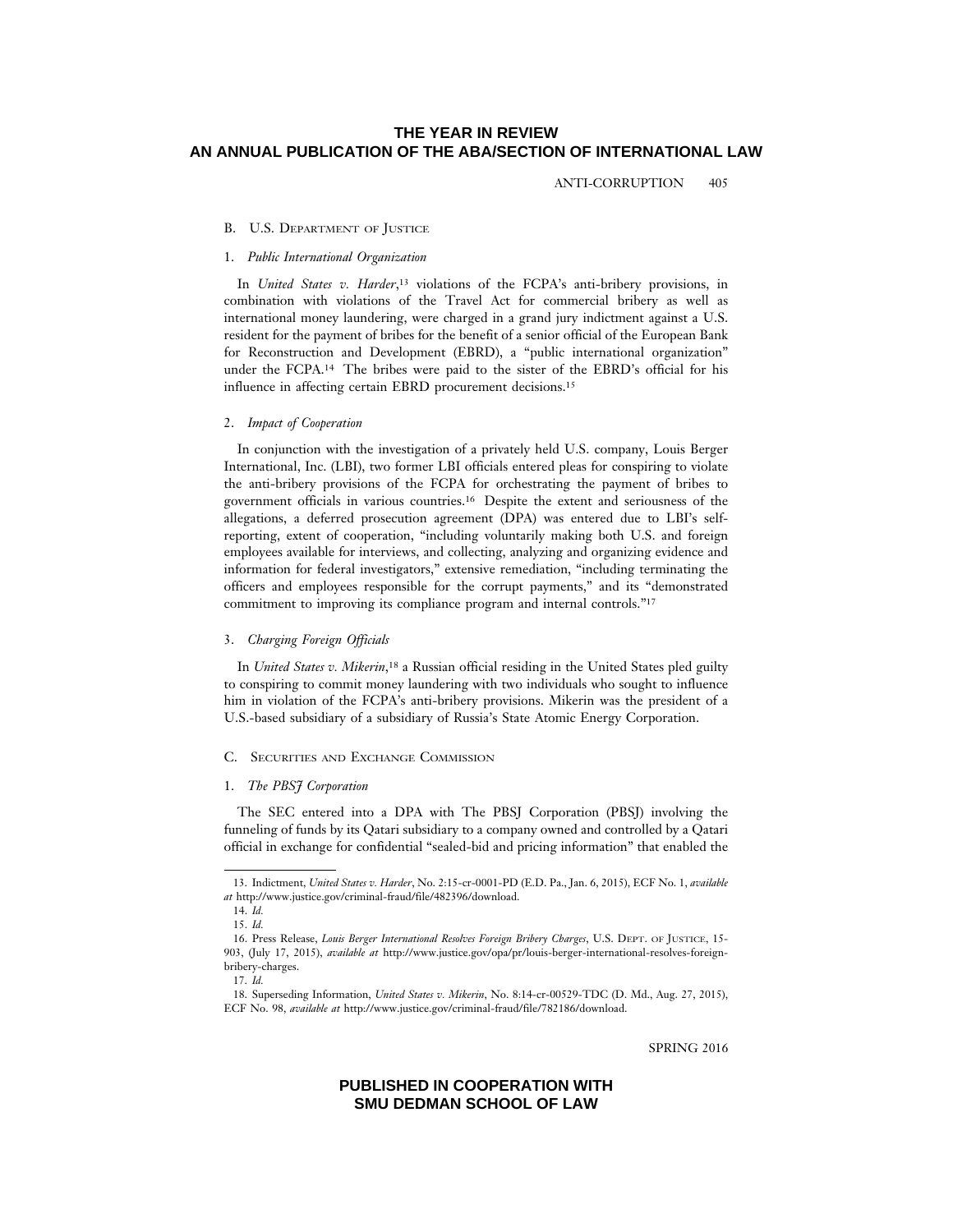406 THE YEAR IN REVIEW

subsidiary to secure winning bids.19 "PBSJ ignored multiple red flags."20 But upon discovery, PBSJ self-reported and "cooperated substantially."21 At the same time, a former official of PBSJ agreed to a cease-and-desist order for violating the FCPA's antibribery and accounting and record-keeping provisions.22

### 2. *Goodyear*

Violations of the FCPA's accounting and record-keeping provisions were the basis of the SEC's settlement with Goodyear Tire & Rubber Company for bribes paid by its subsidiaries to promote sales in Kenya and Angola.23 "Bribes were generally paid in cash to employees of private companies or government-owned entities as well as other local authorities such as police or city council officials. The improper payments were falsely recorded as legitimate business expenses."24

#### 3. *FLIR Systems*

Violations of the FCPA's anti-bribery, accounting, and record-keeping provisions were the basis of the SEC's order instituting a settled administrative proceeding against FLIR Systems, Inc. (FLIR).25 FLIR was found to have few internal controls over gifts and travel.26 In order to secure contracts with Saudi Arabia's Ministry of Interior, expensive watches were given to and extravagant travel was arranged for Saudi officials.27 The value of the gifts and the extent and nature of the travel were falsely recorded as legitimate business expenses.28 FLIR's internal controls failed to catch the improper payments despite documentation suggesting extravagant gifts and travel.29

### 4. *BHB Billiton*

The SEC's order instituting a settled administrative proceeding against BHP Billiton and BHP Billiton Plc (BHPB), a combination of two companies with American Depository Shares (ADRs) listed with the SEC, found violations of the FCPA's accounting

VOL. 2016

<sup>19.</sup> Press Release, *SEC Charges Former Executives at Tampa-Based Engineering Firm with FCPA Violations*, SEC. & EXCH. COM'N, 2015-13, s (Jan. 22, 2015), *available at* http://www.sec.gov/news/pressrelease/2015-13 .html.

<sup>20.</sup> *Id.*

<sup>21.</sup> *Id.*

<sup>22.</sup> Order Instituting Cease-and-Desist Proceedings, *In the Matter of Walid Hatoum*, SEC Admin. Proceeding No. 3-16352, ¶¶ 26-29 (Jan. 22, 2015), *available at* http://www.sec.gov/litigation/admin/2015/34- 74112.pdf.

<sup>23.</sup> Press Release, *SEC Charges Goodyear with FCPA Violations*, SEC. & EXCH. COM'N, 2015-38, (Feb. 24, 2015), *available at* http://www.sec.gov/news/pressrelease/2015-38.html.

<sup>24.</sup> *Id.*

<sup>25.</sup> Order Instituting Cease-and-Desist Proceedings at ¶¶ 22-25, *In the Matter of FLIR Systems, Inc.*, Admin. Proceeding No. 3-16478 (Apr. 8, 2015), *available at* http://www.sec.gov/litigation/admin/2015/34- 74673.pdf.

<sup>26.</sup> *Id.* at ¶¶ 17-18.

<sup>27.</sup> *Id.* at ¶¶ 5-15.

<sup>28.</sup> *Id.*

<sup>29.</sup> *Id.* at ¶ 14.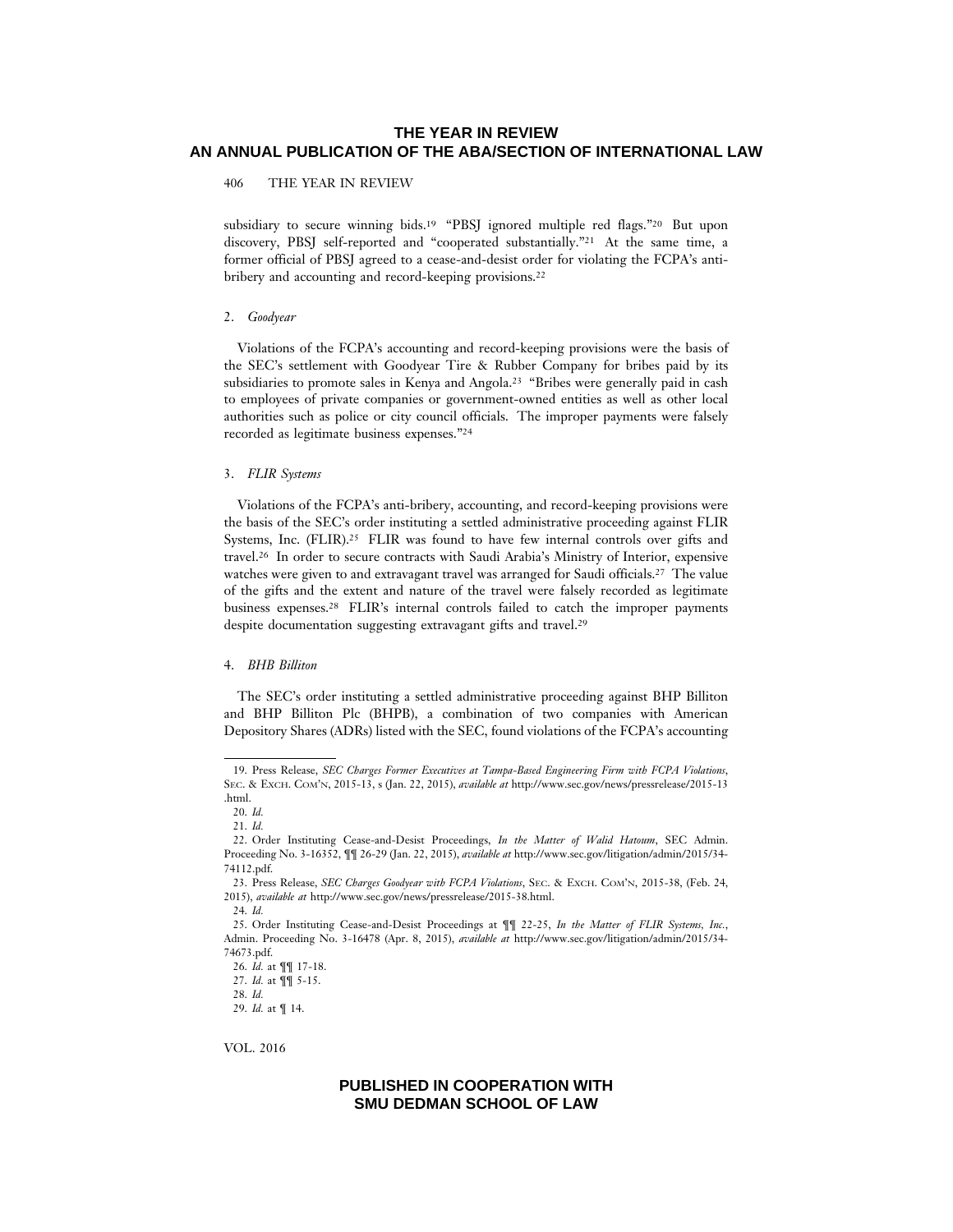#### ANTI-CORRUPTION 407

and record-keeping provisions.30 BHPB failed to devise and maintain sufficient internal controls over its global hospitality program connected to its sponsorship of the 2008 Summer Olympic Games in Beijing.<sup>31</sup> BHP Billiton invited government officials and employees of state-owned enterprises to attend the Games at its expense while those officials were in a position to help BHP Billiton.32 Its "'check the box approach" was found to be insufficient.33

#### 5. *Mead Johnson*

Actions of distributors of Mead Johnson Nutrition Company's (Mead Johnson) Chinese subsidiary were the basis of its settlement with the SEC for violations of the FCPA's accounting and record-keeping provisions.34 Health care professionals at state-owned hospitals were compensated through funds generated by discounts to distributors that were, in part, allocated for certain marketing and sales efforts.35 Although the discounts contractually belonged to the distributors, the Chinese subsidiary exercised some control over how the proceeds from the discounts were spent.36 The internal controls did not provide reasonable assurances that the expenditures made through distributors were made in accordance with management's authorization.37

#### 6. *Garcia*

In the SEC's settlement with Vincinte E. Garcia, a sales official of one of the entities of SAE SE, a German corporation with ADRs registered with the SEC, the cease-and-desist order found violations of the FCPA's anti-bribery provisions and accounting recordkeeping provisions.38 Garcia used various circuitous means of creating substantial discounts that were used to generate profits to fund bribes to Panamanian officials.<sup>39</sup>

SPRING 2016

<sup>30.</sup> Order Instituting Cease-and-Desist Proceedings at ¶¶ 35-38, *In the Matter of BHP Billiton Ltd. and BHO Billiton Plc*, SEC Admin. Proceeding No. 3-16546 (May 20, 2015), *available at* http://www.sec.gov/ litigation/admin/2015/34-74998.pdf.

<sup>31.</sup> *Id.* at ¶¶ 16-24.

<sup>32.</sup> *Id.* at ¶¶ 8-15.

<sup>33.</sup> Press Release, *SEC Charges BHP Billiton with FCPA Olympic Games,* SEC. & EXCH. COM'N, 2015-229, (May 20, 2015), http://www.sec.gov/news/pressrelease/2015-93.html.

<sup>34.</sup> Order Instituting Cease-and-Desist Proceedings, *In the Matter of Mead Johnson Nutrition Company*, SEC Admin. Proceeding No. 3-16704, ¶ 14 (July 28, 2015), *available at* http://www.sec.gov/litigation/admin/ 2015/34-75532.pdf.

<sup>35.</sup> *Id.* at ¶¶ 7-9.

<sup>36.</sup> *Id.* at ¶ 10.

<sup>37.</sup> *Id.* at ¶¶ 12-13.

<sup>38.</sup> Order Instituting Cease-and-Desist Proceedings, *In the Matter of Vincente E. Garcia*, SEC Admin. Proceeding No. 3-16750, ¶¶ 22-24 (Aug. 12, 2015), *available at* http://www.sec.gov/litigation/admin/2015/ 34-75684.pdf.

<sup>39.</sup> Press Release, *SEC Charges Former Software Executive with FCPA Violations*, SEC. & EXCH. COM'N, 2015-165 (Aug. 12, 2015), *available at* http://www.sec.gov/news/pressrelease/2015-165.html.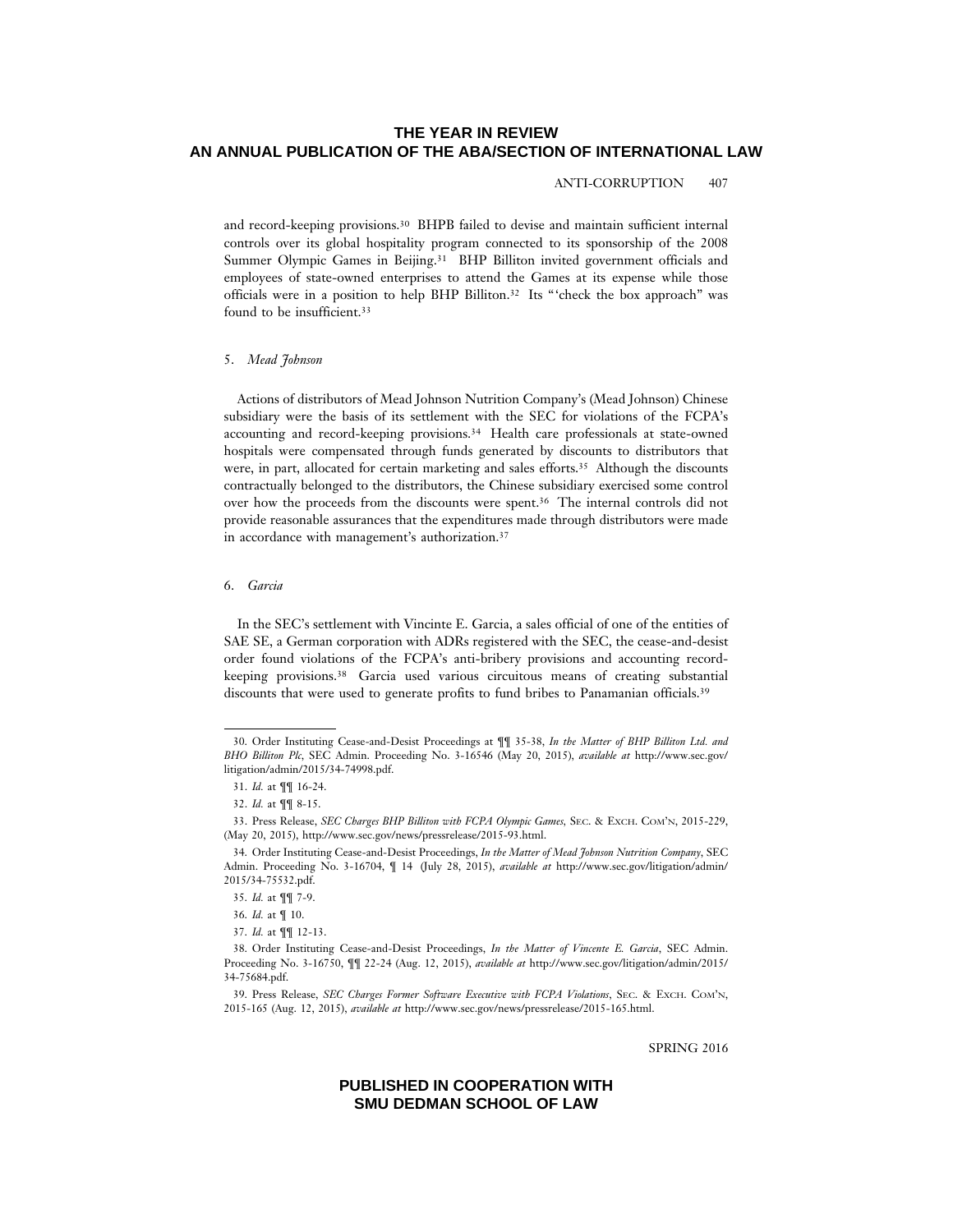408 THE YEAR IN REVIEW

#### 7. *Hitachi*

In the complaint associated with the SEC's settlement with Hitachi, Hitachi is alleged to have sold a 25 percent interest in its South African subsidiary to a company serving as a front for the African National Congress (ANC).40

This arrangement gave the front company and the ANC the ability to share in the profits from any power station contracts that Hitachi secured. . . . Through a separate, undisclosed arrangement, Hitachi paid the front company an additional \$1 million in 'success fees' that were inaccurately booked as consulting fees without appropriate documentation.<sup>41</sup>

The failure to respond to red flags and the absence of due diligence, training, and sufficient explanation in accounting records were among the internal controls violations.<sup>42</sup>

### 8. *Bristol-Myers Squibb Company*

Bristol-Myers Squibb Company (BMS) entered into a settlement with the SEC regarding a violation of the FCPA's internal controls and record-keeping provisions by BMS's majority-owned joint venture in China.43 BMS failed to design and maintain effective internal controls relating to health care providers (HCPs) at state-owned and state-controlled hospitals in China.44 Representatives of the joint venture improperly generated funds that were used to provide corrupt inducements to HCPs that were, in turn, falsely recorded as legitimate business expenses in the joint venture's books and records.45

### **II. Enforcement Actions Abroad**

### A. CASES

#### 1. *Algeria*

In May 2015, a court in Algiers sentenced fourteen individuals to jail and fined seven foreign firms—including ones from China, Japan, Switzerland, Canada, Spain, and Portugal—50,000 million euros (\$56.4 million) each for convictions involving corruption, money laundering, and embezzlement related to a massive highway infrastructure project.46 Chani Mejdoub, a financial consultant and citizen of Luxembourg, was

VOL. 2016

<sup>40.</sup> Complaint, *Sec. & Exch. Com'n v. Hitachi, Ltd.*, No. 1:15-cv-01573, ECF No. 1 (D.D.C., Sept. 28, 2015), *available at* http://www.sec.gov/litigation/complaints/2015/comp-pr2015-212.pdf.

<sup>41.</sup> Press Release, *SEC Charges Hitachi with FCPA Violations*, SEC. & EXCH. COM'N, 2015-212 (Sept. 28, 2015), *available at* http://www.sec.gov/news/pressrelease/2015-212.html.

<sup>42.</sup> Complaint at ¶¶ 70-72; *Hatachi*, No. 1:15-cv-01573, at note 40.

<sup>43.</sup> Press Release, SEC Charges Bristol-Myers Squibb with FCPA Violations, SEC. & EXCH. COM'N (Oct. 5, 2015), *available at* http://www.sec.gov/news/pressrelease/2015-229.html.

<sup>44.</sup> *Id.*

<sup>45.</sup> *Id.*

<sup>46.</sup> Associated Foreign Press, *Algeria Jails 14, Fines Foreign Firms in Corruption Case*, THE GUARDIAN (May 7, 2015), http://www.ngrguardiannews.com/2015/05/algeria-jails-14-fines-foreign-firms-in-corruption-case/.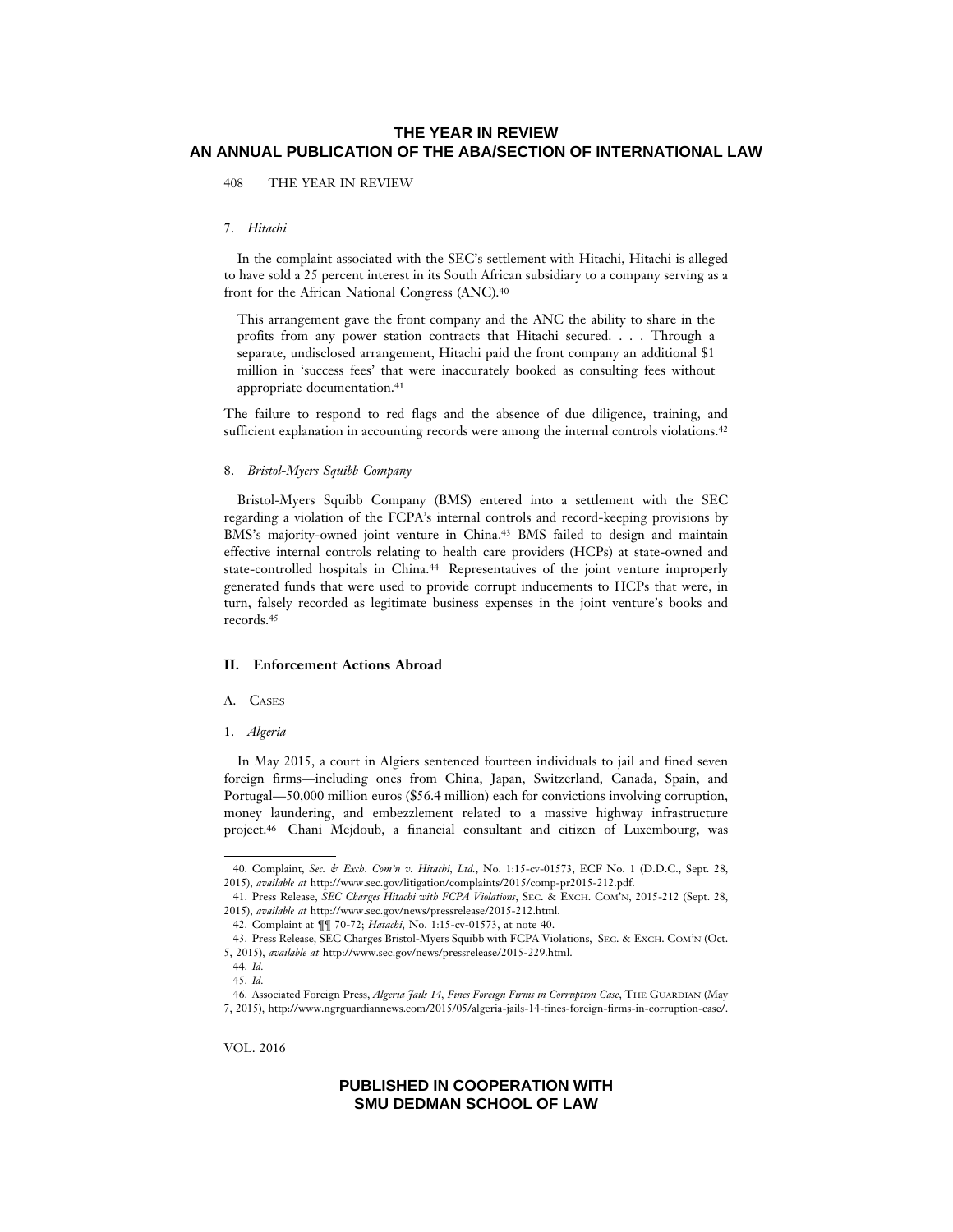ANTI-CORRUPTION 409

sentenced to ten years imprisonment.47 In addition, Mejdoub and Mohamed Khelladi, former high-ranking officials at the ministry of public works, were individually fined 30,000 million euros (\$33.8 million) and the court seized their property.48

#### 2. *Argentina*

Jorge Molina, representative of the German company Atlantic Zeiser (AZ), Armando Gostanian, former President of the Argentine Mint, and two others were sentenced in August 2015 for their roles in paying and receiving bribes between 1996—1999.49 Molina received a two-year sentence and \$200,000 fine; Gostanian received a five-year sentence and was ordered to pay back \$800,000 in illicit monies.50 Two other officials were given three-year prison sentences and were required to return nearly \$100,000 each.<sup>51</sup>

#### 3. *China*

The anti-corruption campaign being waged by Chinese President Xi Jinping touched numerous Chinese companies—including state-owned enterprises (SOEs)—as executives from China National Petroleum Corporation (CNPC),<sup>52</sup> China Telecom Corp Ltd.,<sup>53</sup> the National Health and Family Planning Commission Bureau of Medical Administration,<sup>54</sup> Wilson Engineering Services Co. Ltd.,<sup>55</sup> FAW Group Corp.,<sup>56</sup> Sinopec Group,<sup>57</sup> and Wuhan Iron and Steel Corp.58 were all arrested and found guilty of corruption and graft in 2015. Private company Baidu—the country's largest search engine company—fired

SPRING 2016

<sup>47.</sup> *Id.*

<sup>48.</sup> *Id.*

<sup>49.</sup> Condenaron a Gostanián a 5 años de prisión y a devolver 800 mil dólares [Gostanián was Convicted to 5 Years in *Prison and to Repay \$800,000*], CLARIN (Aug. 14, 2015), http://www.clarin.com/politica/gostanian\_0\_ 1412259169.html.

<sup>50.</sup> *Id.*

<sup>51.</sup> *Id.*

<sup>52.</sup> *See* Adam Rose & Judy Hua, *Former PetroChina Chairman Jiang Jiemin Sentenced to 16 Years in Prison – State TV*, REUTERS (Oct. 12, 2015), http://www.reuters.com/article/china-corruption-trial-idUSB9N11N01 N20151012; *see also Ex-China Energy Official Sentenced to 20 Years for Corruption*, VOICE OF AMERICA (Oct. 13, 2015), http://www.voanews.com/content/ex-china-energy-official-sentenced-to-twenty-year-for-corruption/ 3003890.html.

<sup>53.</sup> *See* Matthew Robertson, *Top Exec at Chinese State Telco is Purged*, EPOCH TIMES (Apr. 17, 2015), http:// www.theepochtimes.com/n3/1324467-top-exec-at-chinese-state-telco-is-purged/.

<sup>54.</sup> *See* Zhao Han, *Former Health Officials Detained as Graft Fighters Target Hospital*, CAIXIN ONLINE (May 7, 2015), http://english.caixin.com/2015-05-07/100807275.html.

<sup>55.</sup> *See PetroChina Supplier Wilson Says Found Guilty of Bribery in China*, REUTERS (Aug. 6, 2015), http:// www.rigzone.com/news/oil\_gas/a/139996/PetroChina\_Supplier\_Wison\_Says\_Found\_Guilty\_of\_Bribery\_in\_ China.

<sup>56.</sup> *See* Jeffrey Young, *Beijing's Ongoing Corruption Probe Casts Wide Net*, VOICE OF AMERICA (Mar. 23, 2015), http://www.voanews.com/content/beijings-ongoing-corruption-probe-casts-wide-net/2688681.html; *see also* Jake Spring, *Former Top Exec at China's FAW Car Investigated for Graft*, REUTERS (October 13, 2015), http://www.reuters.com/article/2015/10/13/china-corruption-faw-idUSL3N12D3MT20151013.

<sup>57.</sup> *See* Kwao Peppeh, *Former President of Sinopec Kicked-Out of Communist Party, to be Prosecuted for Corruption*, CHINA TOPIX (Sept. 18, 2015), http://www.chinatopix.com/articles/65811/20150918/wangtianpu-former-president-sinopec-kicked-out-communist-party-prosecuted.htm.

<sup>58.</sup> *See* Domonique Patton, *China Investigates Former Chairman of Wuhan Iron and Steel*, REUTERS (Aug. 30, 2015), http://www.reuters.com/article/2015/08/30/us-china-corruption-wuhan-steel-idUSKCN0QZ066 20150830.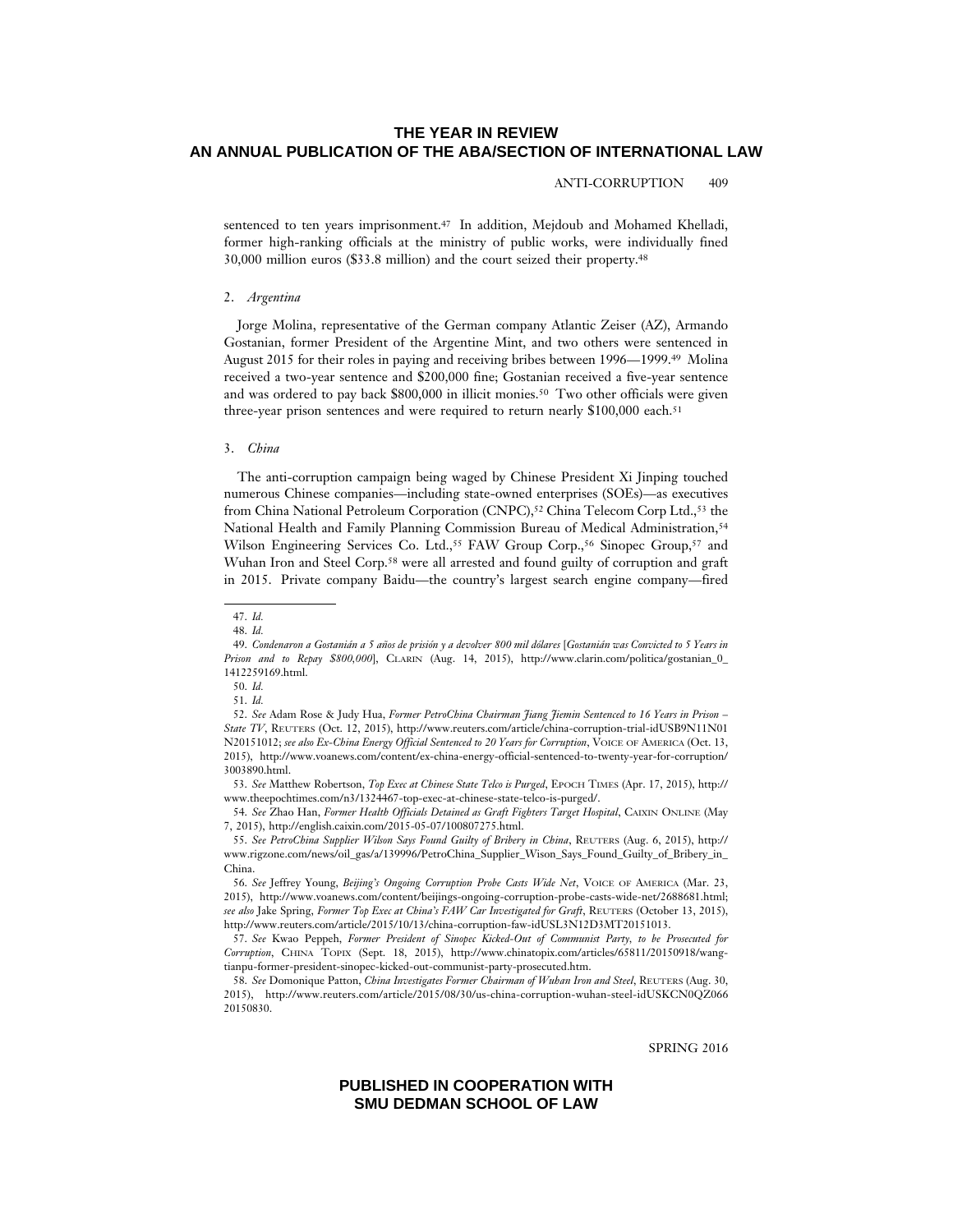410 THE YEAR IN REVIEW

eight executives, and more than 4,000 employees of Huawei admitted to having engaged in some form of corruption.59

#### 4. *Cuba*

In July 2015, seven people were convicted in connection with a scheme by Uruguayan company DFS to bribe officials at Cuba's national oil company, Cubapetroleo (CUPET), and the Research Center for the Chemical Industry (RCCI).60 Emilio Enrique Cotter, an Argentinian national and representative of DFS in Cuba, was sentenced to ten years imprisonment for his role in the deals with CUPET and paying bribes to the RCCI employees.<sup>61</sup> Six other Cuban nationals were also sentenced.<sup>62</sup>

#### 5. *Norway*

In July 2015, four former executives of Yara International ASA (Yara) were sentenced to prison for their role in one of the country's largest corruption scandals.63 Thorleif Enger, Yara's former CEO, received three years imprisonment; former chief legal officer Kendrick Wallace was sentenced to two and half years; and Tor Holba and Daniel Clauw each received two year terms for bribing officials in Libya and India to enter joint-venture deals in those countries.64 In 2014, Yara admitted to the bribes and paid a \$35.91 million fine.<sup>65</sup>

#### 6. *United Kingdom*

The U.K. Serious Fraud Office (SFO) has continued enforcement<sup>66</sup> against individuals for violations of the country's old statute, the Prevention of Corruption Act,<sup>67</sup> and has also brought its first case<sup>68</sup> under the Bribery Act of 2010 (UKBA).<sup>69</sup> The first to be charged under the UKBA were two British citizens charged with bribing a Norwegian government official to conceal the origins of seven decommissioned Norwegian naval gunboats that the pair sought to sell to the Nigerian former Niger Delta warlord, Government

VOL. 2016

<sup>59.</sup> Manny Salvacion, *Baidu Fires Eight Executives Accused of Criminal Behavior*, YIBADA (May 15, 2015), http://en.yibada.com/articles/32952/20150515/baidu-eight-executives-criminal-behavior.htm.

<sup>60.</sup> *Cuban Oil Company Faces Loss, Damages*, CUSTOMS TODAY (July 10, 2015), http://www.customstoday .com.pk/cuban-oil-company-faces-loss-damages/.

<sup>61.</sup> *Id.*

<sup>62.</sup> *Id.*

<sup>63.</sup> Stine Jacobsen & Joachim Dagenborg, *Former Yara Executives Sentenced to Prison in Corruption Case*, REUTERS (July 7, 2015), http://www.reuters.com/article/2015/07/07/us-yara-intl-lawsuit-idUSKCN0PH1L Y20150707.

<sup>64.</sup> *Id.*

<sup>65.</sup> *Id.*

<sup>66.</sup> *See* David Green, Director, Speech at the Cambridge Symposium on Economic Crime (Sept. 2, 2014), *available at* https://www.sfo.gov.uk/2014/09/02/cambridge-symposium-2014/.

<sup>67.</sup> Prevention of Corruption Act, 1906, 6 Edw. 7, c. 34 (U.K.).

<sup>68.</sup> *See Two British Business Men Arrested Over Bribe Involving Gunboats Sold to Tompolo*, OMOJUWA (Jan. 21, 2015), http://omojuwa.com/2015/01/two-british-business-men-arrested-over-bribe-involving-gunboats-soldto-tompolo/.

<sup>69.</sup> Bribery Act, 2010, c. 23 (U.K.).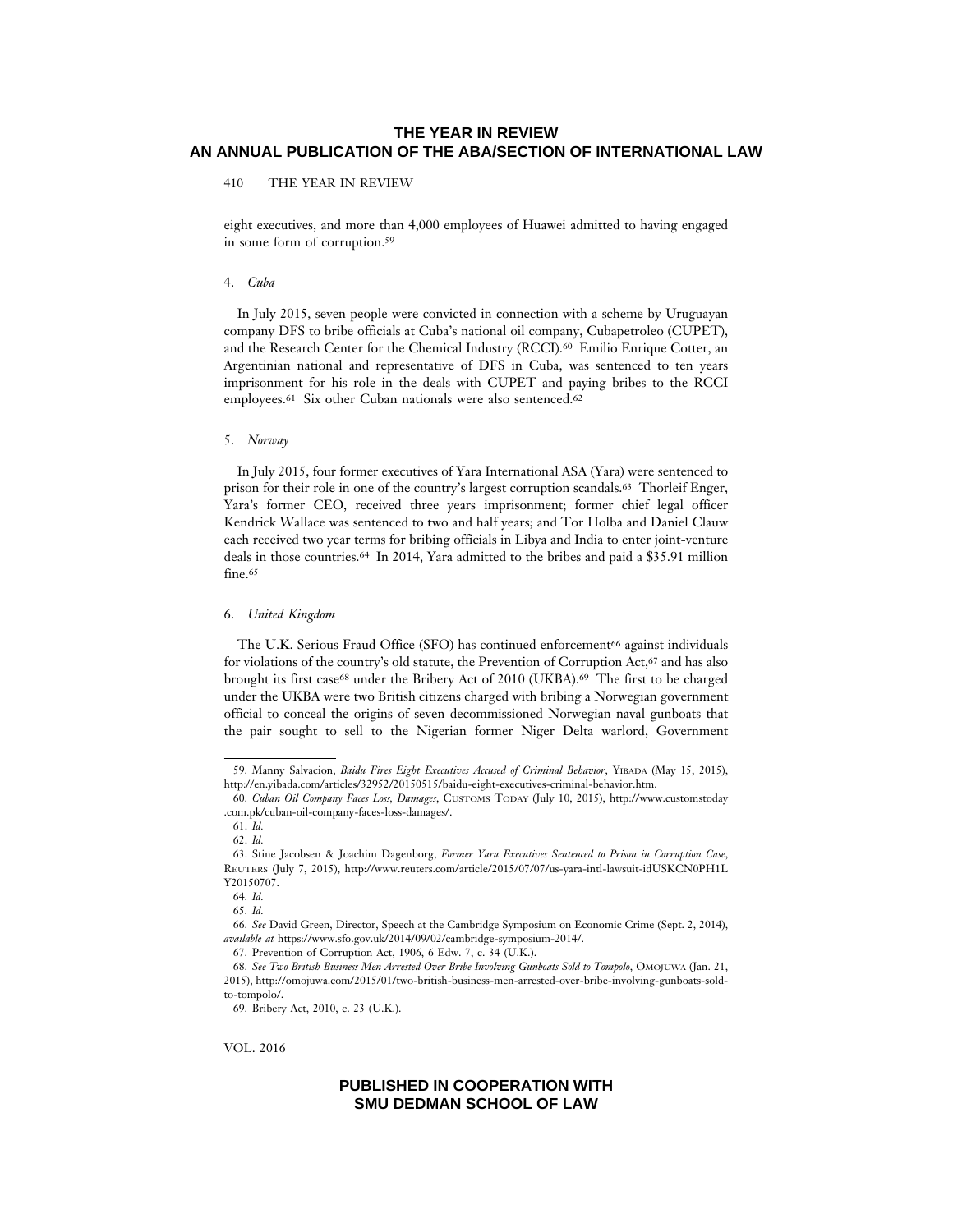#### ANTI-CORRUPTION 411

Ekpemuplo (or Tompolo), but destined purportedly for the Nigerian Maritime Administration and Safety Agency.70

A British national and resident of the Philippines pled guilty to multiple counts of conspiracy to corrupt, not under the UKBA, but under Section 1 of the Criminal Law Act of 1977.71 Graham Marchment, a procurement engineer, conspired with others to deliberately share confidential oil and gas project bid information to rival bidders in return for payments disguised as commissions.72 Marchment was sentenced to two and half years in prison.73

On February 12, 2015, two executives from Smith and Ouzman, Ltd. (S&A)— Christopher John Smith, former chairman, and Nicholas Charles Smith, former director of sales—were sentenced for their role in making corrupt payments to win contracts for S&A in Kenya and Mauritania.74 Christopher Smith was sentenced to eighteen months imprisonment and Nicholas Smith to three years.75

The Crown Court sentenced Guido Bakker and Sijbrandus Scheffer—two Dutch nationals who formerly ran a consulting business—to one year and fifteen months in prison, respectively, for receiving bribes from Missionpharma (Mission), a Dutch pharmaceutical company. Bakker and Scheffer were involved in assisting Mission to obtain United Nations contracts in the Democratic Republic of Congo worth £66 million.

In June 2015, the British High Court ruled in favor of protecting the identity of informants and whistleblowers, even in the context of due diligence reports where the sources are journalists.76

### B. LEGISLATIVE EFFORTS

1. *Brazil*

On March 19, 2015, the Brazilian federal government issued regulations<sup>77</sup> related to the Clean Companies Act.78 Among its elements, the Decree establishes guidelines for the calculation of corporate fines (along with certain reductions for mitigating factors),79 discusses the circumstances for the publishing of sanctions decisions,<sup>80</sup> sets forth the

80. *Id.* at capítulo II, art. 24.

SPRING 2016

<sup>70.</sup> *Two British Business Men Arrested Over Bribe Involving Gunboats Sold to Tompolo*, *supra* note 68.

<sup>71.</sup> Press Release, Guilty Plea in Multi-Million Pound Energy Corruption Case, SERIOUS FRAUD OFFICE (May 11, 2015), *available at* https://www.sfo.gov.uk/2015/05/11/guilty-plea-in-multi-million-pound-energycorruption-case/.

<sup>72.</sup> *Id.*

<sup>73.</sup> *Id.*

<sup>74.</sup> Press Release, Two Men Sentenced Following Corruption Trial, SERIOUS FRAUD OFFICE (Feb. 12, 2015), *available at* https://www.sfo.gov.uk/2015/02/12/two-men-sentenced-following-corruption-trial/; see also Benton et.al., *Anti-Corruption*, 49 THE YEAR IN REVIEW 307, 317 (2015).

<sup>75.</sup> Id.

<sup>76.</sup> *See* Rio Tinto PLC v. Vale S.A. and Others, [2015] EWHC 1865 (Q.B.), [37]-[38], *available at* http:// www.bailii.org/ew/cases/EWHC/QB/2015/1865.html.

<sup>77.</sup> Decreto No. 8420, de 18 de Marco de 2015, Diário Oficial da União [D.O.U.] (Braz.).

<sup>78.</sup> Lei No. 12.846, de 1 de Agosto de 2013, Diário Oficial da União [D.O.U.] (Braz.).

<sup>79.</sup> Decreto No. 8420, *supra* note 78, at capítulo II, art. 17.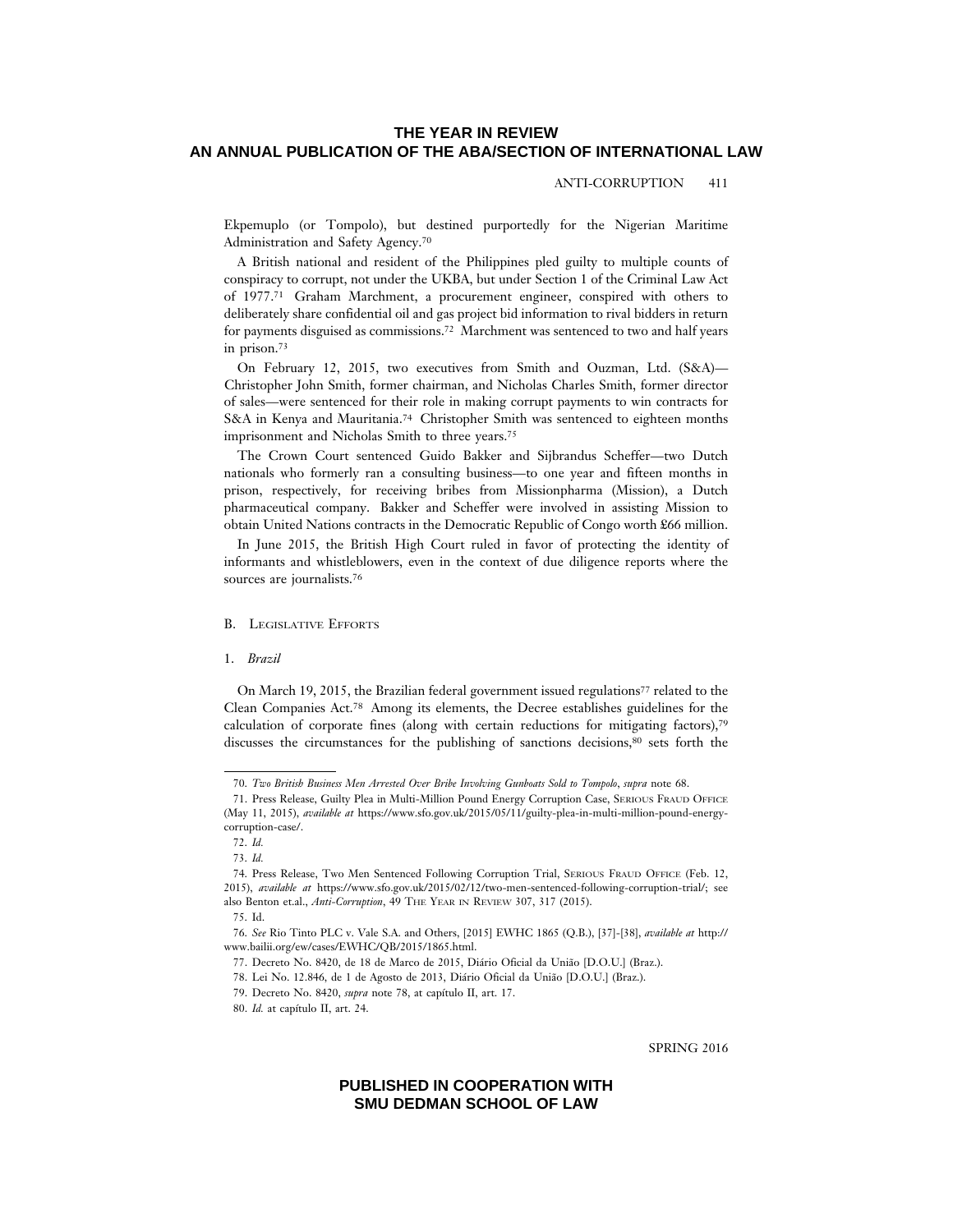412 THE YEAR IN REVIEW

requirements for corporate leniency agreements,81 and provides a framework for evaluating corporate compliance programs.82

#### 2. *China*

In August 2015, China amended its criminal law to, among other things, remove the option of a reduced prison time for those who have been convicted of serious corruption charges and received a two-year suspended death sentence.83 Individuals will now face life imprisonment after the two-year period. Changes also included making it a criminal offense to pay bribes to close family members of state government officials. The amendments went into effect November 1, 2015.84

#### 3. *France*

In April 2015, the French Ministry of Justice's independent arm—the Central Service for the Prevention of Corruption [Service Central de Prévention de la Corruption] (SCPC)85—issued a series of non-binding guidelines intended "to strengthen the fight against corruption in commercial transactions."86 The guidelines reference the need for organizations to: obtain full management commitment; conduct risk assessments; and establish an anti-corruption compliance program that includes, among other things, control mechanisms, communications, training, and follow-up.87

#### 4. *Germany*

In January 2015, the German government adopted a set of reforms to the German Criminal Code88 focused on increasing penalties for commercial bribery,89 bringing German law into alignment with the U.N. Convention Against Corruption90 and criminalizing both passive and active bribery in business transactions. The revamped law does not contemplate an offense if there is no competitive advantage gained from the transaction. Rather, it extends criminal penalties against employees and agents for their behavior from a breach of duty perspective.<sup>91</sup>

VOL. 2016

<sup>81.</sup> *Id.* at capítulo III, art. 28.

<sup>82.</sup> *Id.* at capítulo IV, art. 41-42.

<sup>83.</sup> *China Adopts Amendments to Criminal Law*, CHINA.ORG.CN (Aug. 29, 2015), http://www.china.org.cn/ china/2015-08/29/content\_36452178.htm.

<sup>84.</sup> *Id.*

<sup>85.</sup> Service Central de Prévention de la Corruption [Central Service of Corruption Prevention], MINISTERE DE LA JUSTICE [MINISTRY OF JUSTICE], http://www.justice.gouv.fr/le-ministere-de-la-justice-10017/service-central-de-prevention-de-la-corruption-12312/#SCPC (last visited Feb. 23, 2016).

<sup>86.</sup> *Id.*, English version *available at*: http://www.justice.gouv.fr/multilinguisme-12198/english-12200/thecentral-service-for-the-prevention-of-corruption-24860.html.

<sup>87.</sup> *Id.*

<sup>88.</sup> STRAFGESETZBUCH [STGB] (PENAL CODE), Oct. 10, 2013, BUNDESGESETZBLATT, § 299.

<sup>89.</sup> *Bribery Act – Germany gets ready for stricter criminal laws*, LEXOLOGY (March 17, 2015), http://www .lexology.com/library/detail.aspx?g=3c349eaf-7ac4-4e03-8e47-795789a2a8b4.

<sup>90.</sup> United Nations Convention against Corruption, G.A. Res. 58/4, Art. 15, U.N. Doc. A/RES/58/4 (Oct. 31, 2003).

<sup>91.</sup> STRAFGESETZBUCH at § 299.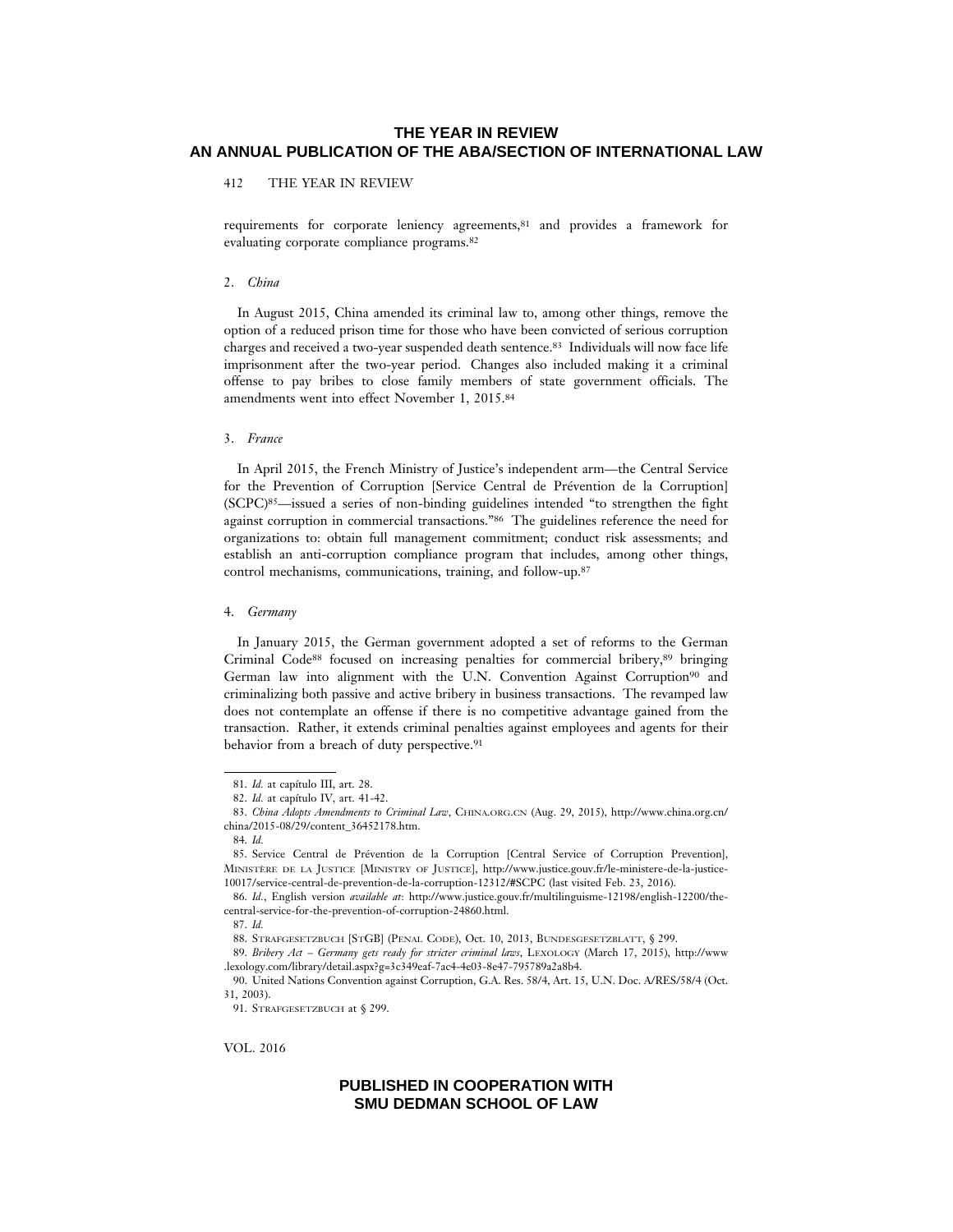#### ANTI-CORRUPTION 413

In July, the German government also adopted a draft bill, §*299a StGB Passive and active corruption in the healthcare sector,* specifically designed to address corruption committed by the medical profession and the pharmaceutical and medical device industry.92 The amendments prohibit doctors and pharmacists from accepting any transferred value for referring patients, promoting medical products, or dispensing medicines or devices, among other provisions. There is no de minimis exception.

#### 5. *Italy*

In June 2015, Italy implemented a new Anti-Bribery Bill.93 The new law was written to combat organized crime, corruption against the state, false accounting, and other related crimes. Amendments include, among other things, increased prison terms for those convicted of bribery,94 extended debarment and suspension,95 extended penalties against Italian officials for corruption<sup>96</sup> (including members of the judiciary),<sup>97</sup> increased penalties (including prison time) for many bribery offenses, accounting offenses extended to all companies,98 and underscoring the role of the National Authority for Anti-Corruption.

#### 6. *Mexico*

In May 2015, President Enrique Peña Nieto signed into law several reforms, one of which will create a new National Anti-Corruption System (SNA). The SNA will have responsibility for enforcing anti-corruption laws, have enhanced audit and investigative powers, and eventually provide stronger sanctions for corporations who engage in bribery.99

#### 7. *Russia*

In July 2015, Russia amended its Code of Administrative Offenses to include fines for foreign companies operating in Russia who engage in bribery100 and for those "outside" of the country who are involved in corruption if the act "affects Russia's interests"101 or if the

SPRING 2016

<sup>92.</sup> LEXOLOGY, *supra* note 93.

<sup>93.</sup> Law No. 69 of May 6, 2015, Provisions on Crimes Against the Public Administration, Mafia-Type Associations and False Accounting, GAZETTA UFFICIALE No. 124 (May 30, 2015), NORMATTIVA (in Italian)) http://www.normattiva.it/uri-res/N2Ls?urn:nir:stato:legge:2015-05-27;69.

<sup>94.</sup> *Id.* at art. 314.

<sup>95.</sup> *Id.* at art. 35.

<sup>96.</sup> *Id.* at art. 319.

<sup>97.</sup> *Id.* at art. 319-ter.

<sup>98.</sup> *Id.* at art. 32-d.

<sup>99.</sup> *Mexico Adopts National Anti-Corruption Enforcement System: The Global Trend of Anti-Corruption Statutes*, TAFT, (July 16, 2015), http://taftlaw.com/news/publications/detail/1259-mexico-adopts-national-anticorruption-enforcement-system-the-global-trend-of-anti-corruption-statutes.

<sup>100.</sup> *Russian govt. commission approves bill introducing fines for corrupt foreign businesses*, RUSSIAN LEGAL INFORMATION AGENCY, (July 22, 2015), http://rapsinews.com/anticorruption\_news/20150722/274234639 .html

<sup>101.</sup> KODEKS ROSSIISKOI FEDERATSII RF OB ADMINISTRATIVNYKH PRAVONARUSHENIIAKH [KOAP RF] [Code of Administrative Violations] art. 19.28 (Russ.).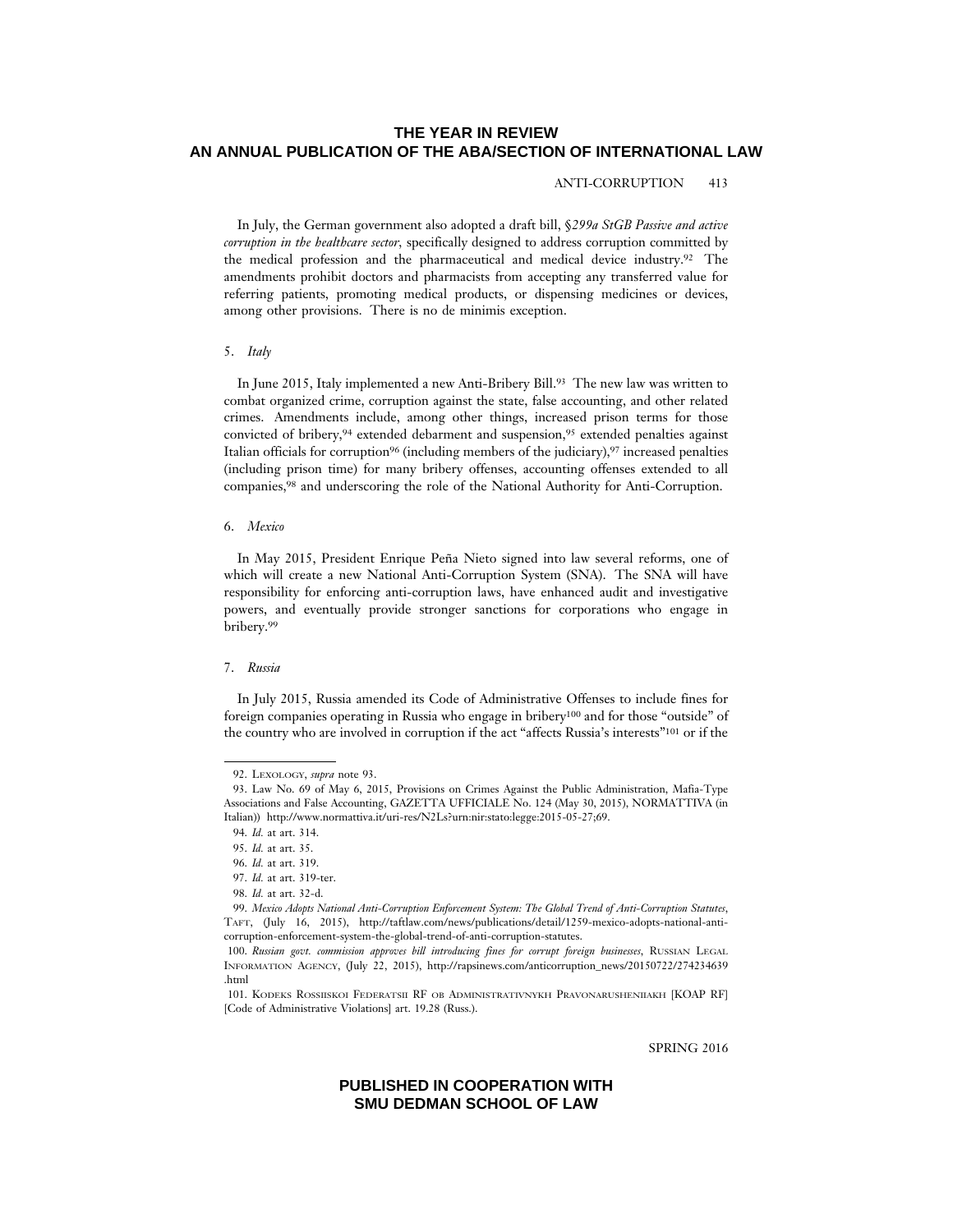414 THE YEAR IN REVIEW

corporation was held liable for the same offense in another country. Fines will range from three to one hundred times the amount of the bribe paid.102

Earlier in the year, Russian President Vladimir Putin signed a new law that reduced fines for the giving and demanding of bribes. Penalties for bribes worth less than 25,000 rubles will now be fined at ten times the amount of the bribe, a reduction from the previous twenty-five times. Additionally, both bribe takers and givers were given extended time (sixty days) to self-report and pay the fine.103

### 8. *South Korea*

In March 2015, Korea enacted a new anti-corruption law,104 known as the Kim Youngran Law,105 with several controversial provisions. Article 2 of the Law is applicable to private and public school teachers and journalists,106 as well as public officials. The Law imposes penalties of up to three years imprisonment and fines of up to five times the amount of the bribe accepted for those convicted of receiving anything of value in excess of approximately \$900 (USD) in one payment, whether or not the item or amount was related to the individual's work or was directly related to favors sought.107 The law also requires public officials to report spouses who receive bribes. Failure to report carries criminal penalties.108 The law also imposes liability on companies for violations by their employees, although demonstration of internal controls to prevent and detect bribery could provide exemption from liability.

#### 9. *Switzerland*

In September 2015, the Swiss parliament amended the country's criminal code to make private corruption an automatic criminal offense.109 Previously, a complaint had to be made to a Swiss court before private corruption matters could be investigated. The amended law imposes a maximum penalty of three-year's jail time and the possibility of sanctions against private entities. The law will apply to private companies, private associations, and sports federations.

VOL. 2016

<sup>102.</sup> *Id.*

<sup>103.</sup> *Putin Signs Law Reducing Penalties for Corruption*, MOSCOW TIMES, (March 10, 2015), http://www .themoscowtimes.com/news/article/putin-signs-law-reducing-penalties-for-corruption/517212.html.

<sup>104.</sup> Minbeob [Civil Act], Act. No. 13 278, Mar. 27, 2015, (S. Kor.).

<sup>105.</sup> Named after the former Supreme Court Justice and Chairwoman of the Anti-Corruption and Civil Rights Commission who proposed it.

<sup>106.</sup> Minbeob at art. 2.

<sup>107.</sup> Minbeob at art. 22

<sup>108.</sup> *South Korea: Controversial Anti-Corruption Law Promulgated*, LAW LIBRARY OF CONGRESS (Apr. 16, 2015), http://www.loc.gov/law/foreign-news/article/south-korea-controversial-anti-corruption-lawpromulgated//.

<sup>109.</sup> Arnout Geeraert, *Switzerland prepares stricter laws against sports corruption*, PLAY THE GAME (July 11, 2014), http://www.playthegame.org/news/news-articles/2014/switzerland-prepares-stricter-laws-againstsports-corruption/.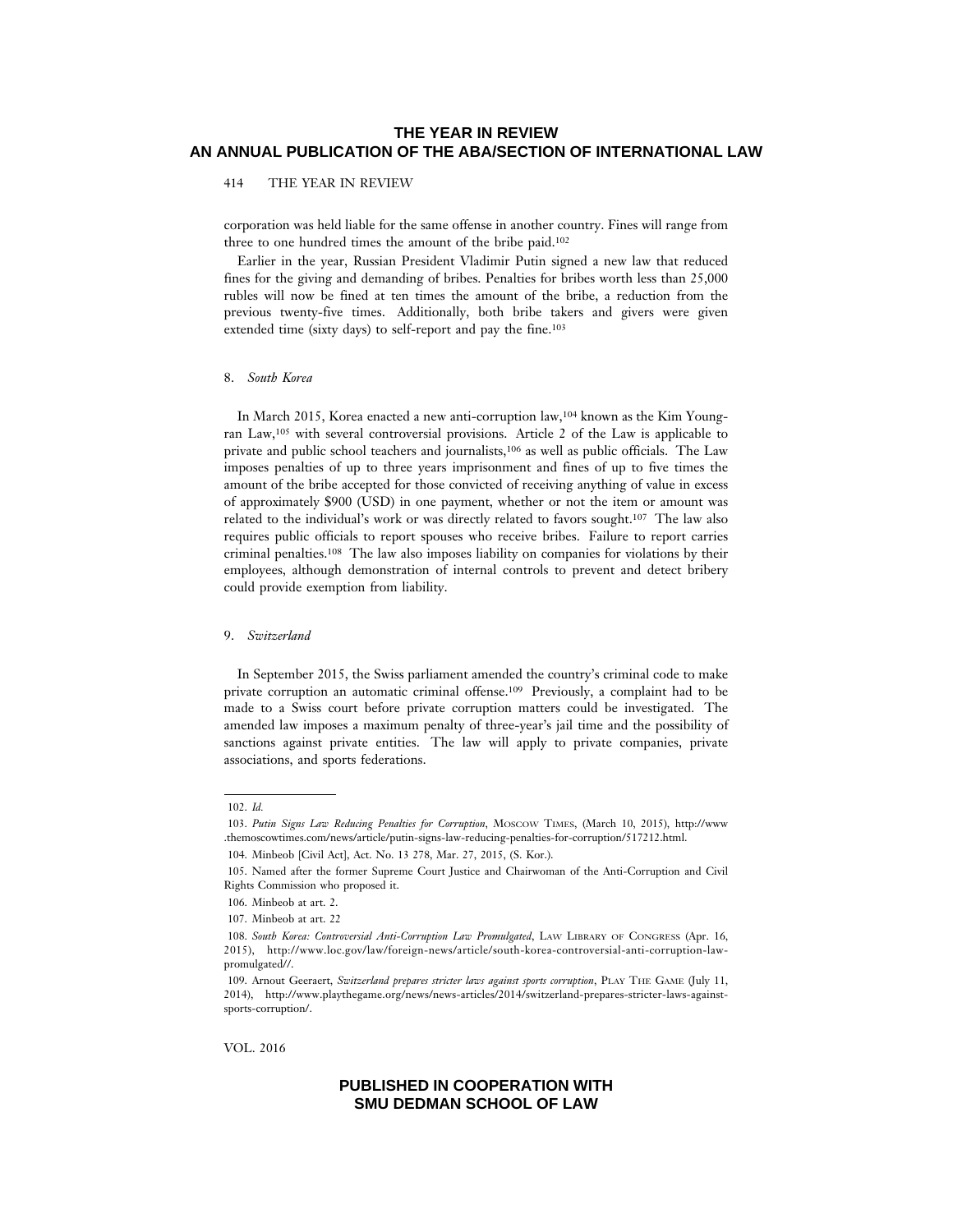ANTI-CORRUPTION 415

### 10. *Thailand*

On July 9, 2015, Thailand amended its Anti-Corruption Act110 to extend new penalties to both government officials and to foreigners who engage in bribery. Those found guilty under Article 13 for "taking bribes in return for malfeasance,"111 will now face the imposition of sentences of five to twenty years of imprisonment, life imprisonment, or the death penalty, as well as fines that can range from 100,000 to 400,000 baht (approximately \$2,855-\$11,420).112 The penalties under the amended Act will extend to individuals in the private sector, foreign officials, and employees of international organizations operating in Thailand convicted of corruption.113

### 11. *Tunisia*

In July 2015, Tunisian President Beji Caid Essebsi introduced a controversial new draft law on "economic reconciliation." The law would provide amnesty to both individuals in the private sector and civil servants accused of corruption. It pardons those charged or convicted of financial corruption if they confess and return the bribe monies.114

### 12. *Ukraine*

In April 2015, a new set of anti-corruption laws went into effect.<sup>115</sup> State-owned entities with more than 5,000 employees and annual revenue in excess of \$3.3 million are required to develop anti-corruption compliance programs.116 The same requirement is made of private companies involved in public procurement involving services worth more than \$230,000 or goods valued in excess of \$47,000.117 Private companies must appoint an anti-corruption compliance officer, conduct risk assessments, possess articulated employee codes of conduct, implement monitoring programs, draft whistleblower or complaint mechanisms and protections, provide anti-corruption training to their employees, and include compliance provisions in their third-party contracts.118 There are no penalties for failure to maintain a compliance program, but the government has indicated it will consider the existence or non-existence of one in determining whether to prosecute.119

SPRING 2016

<sup>110.</sup> ORGANIC ACT, (2015) (Thai).

<sup>111.</sup> *Thailand: Anti-Corruption Law Penalties Extended to Foreigners*, LAW LIBRARY OF CONGRESS (Aug. 7, 2015), http://www.loc.gov/law/foreign-news/article/thailand-anti-corruption-law-penalties-extended-toforeigners/.

<sup>112.</sup> *Id.*

<sup>113.</sup> *Id.*

<sup>114.</sup> *Tunisians protest against corruption amnesty law*, AL JAZEERA (Sept. 12, 2015), http://www.aljazeera.com/ news/2015/09/tunisians-protest-corruption-amnesty-law-150912165912469.html.

<sup>115.</sup> EUROPEAN BUSINESS ASSOCIATION, *Ukraine Adopts New Anti-Corruption Laws*, News from Members, (November 18, 2014), http://www.eba.com.ua/en/information-support/news-from-members/item/30595- 2014-11-18-1040 .

<sup>116.</sup> *Id.*

<sup>117.</sup> *Id.*

<sup>118.</sup> *Id.*

<sup>119.</sup> *Id.*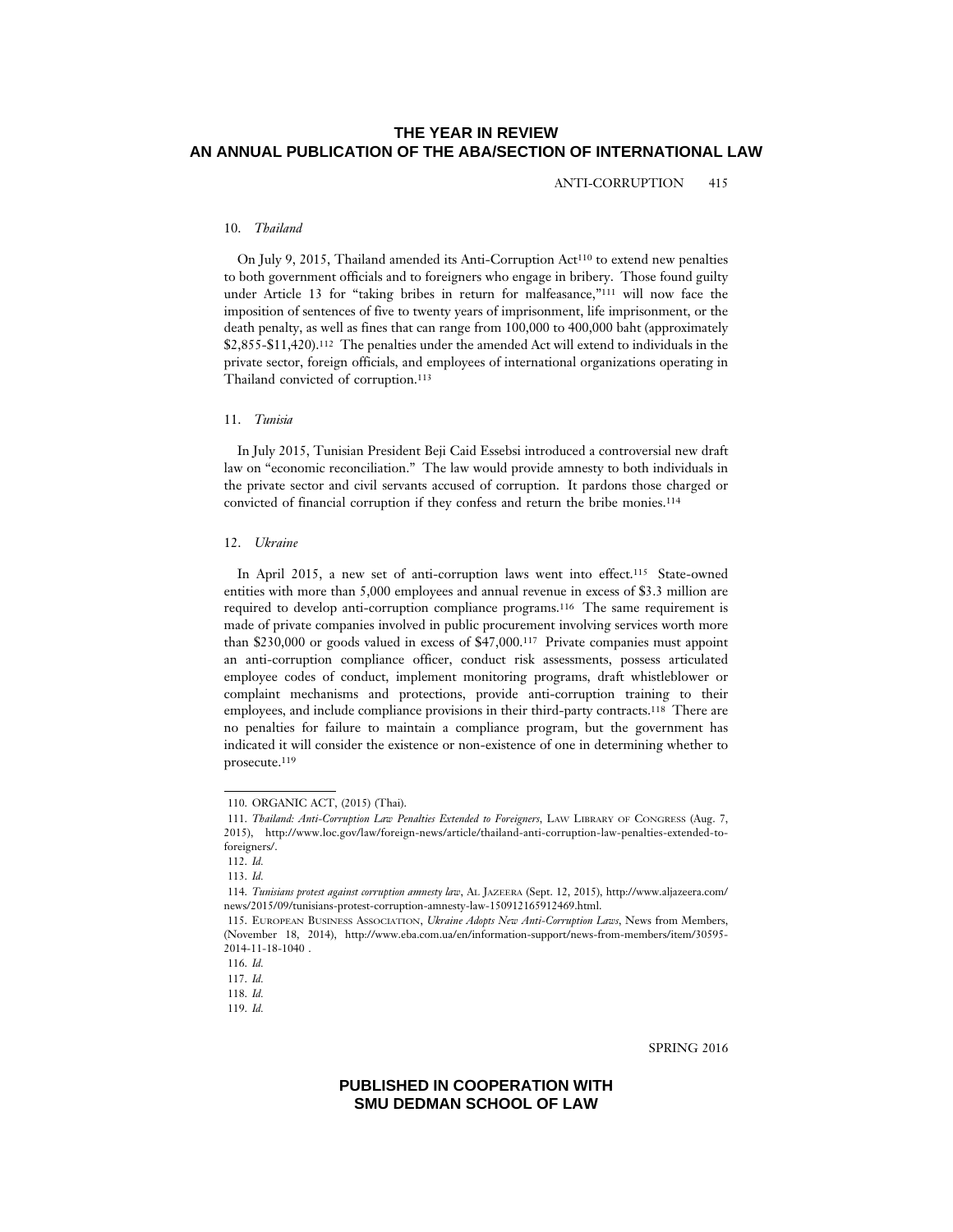416 THE YEAR IN REVIEW

#### **III. Treaties and International Organizations**

### A. TREATIES

The United Nations Convention Against Corruption (UNCAC)120 added four new members in 2015 – Gambia, Grenada, South Sudan, and Tuvalu – increasing the number of States Parties to 177.121

In 2015, the UNCAC Implementation Review Group adopted country reviews for Armenia, Bahrain, Bolivia, Colombia, Cook Islands, Dominica, Egypt, FYR Macedonia, Ghana, Ireland, Israel, Kiribati, Liechtenstein, Luxembourg, Madagascar, Malta, Marshall Islands, Micronesia, Nauru, Palau, Qatar, Poland, Sri Lanka, Tunisia, and Uruguay.122 To date, a total of 113 Executive Summaries and ninty-nine full country review reports have been finalized. One hundred forty eight direct dialogues (country visits or joint meetings) have taken place, and one hundred sixty three responses to the self-assessment checklist have been received.

In November 2015, the Conference of the State Parties to the UNCAC held its sixth session in St. Petersburg.123 The biennial Conference brought together representatives from member states, inter-governmental organizations, civil society, the private sector, and the media, in what is considered to be the world's largest anti-corruption gathering. The Conference commended the identification of corruption and bribery as one of the goals listed in the Sustainable Development Goals. Among other topics discussed were the need to tackle illicit financial flows and recovery of stolen assets.124

Efforts under the Inter-American Convention against Corruption<sup>125</sup> also concentrated on reviewing member countries' implementation of the Convention. At its Twenty-Fifth Meeting, held in March 2015, the Committee of Experts of the Follow-up Mechanism for the Implementation of the Inter-American Convention against Corruption adopted reports on Antigua and Barbuda, Bahamas, and the United States of America.126

In 2015, the OECD Working Group on Bribery in International Business Transactions, the body responsible for monitoring implementation and enforcement of the Convention on Combating Bribery of Foreign Public Officials in International Business Transactions

VOL. 2016

<sup>120.</sup> U.N. Convention Against Corruption, G.A. Res 58/4. U.N. Doc. A/RES/58/4 (Oct. 31, 2003).

<sup>121.</sup> G.A. Res. 58/4, *supra* note 124; Doc. A/58/422 (Dec. 1, 2015).

<sup>122.</sup> Conference of the States Parties to the United Nations Convention against Corruption, Vienna, June 1-5, 2015, *Implementation Review Group on its sixth session*, ¶ 79, U.N. Doc. CAC/COSP/IRG/2015/5.

<sup>123.</sup> Conference of the States Parties to the United Nations Convention against Corruption, St. Petersburg, Russ., Nov. 2-6, 2015, *Progress report on the implementation of the mandates of the Working Group on Asset Recovery*, U.N. Doc. CAC/COSP/2015/3.

<sup>124.</sup> *Id.* ¶¶ 35, 37.

<sup>125.</sup> Inter-American Convention Against Corruption art. 9, Mar. 29, 1996, S. Treaty Doc. No. 105-39, I.L.M. 724.

<sup>126.</sup> *Country Reports* of the Fourth Round, ORGANIZATION OF AMERICAN STATES, http://www.oas.org/ juridico/english/mesicic4\_rep.htm.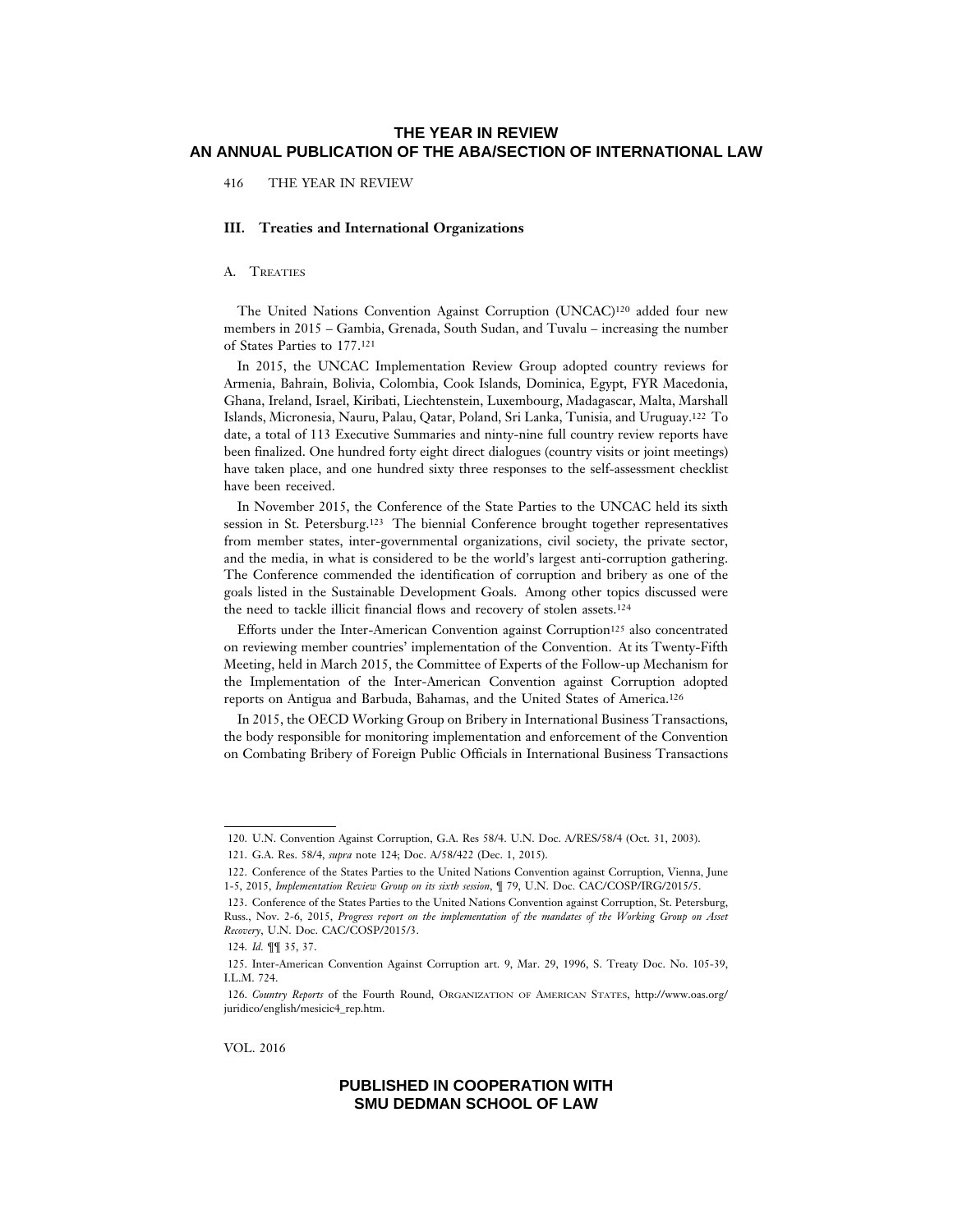#### ANTI-CORRUPTION 417

(the OECD Anti-Bribery Convention)127 conducted peer reviews and adopted Phase 2 Reports on Colombia and Latvia and Phase 3 Reports on Greece and Israel.128

The Council of Europe's Group of States against Corruption (GRECO), the group that monitors implementation of the Council of Europe's Criminal Law Convention on Corruption, published the Fourth Evaluation Round reports, which focuses on prevention of corruption by members of parliament, judges, and prosecutors for Azerbaijan, Greece, Hungary, Malta, Montenegro, and the Republic of Serbia.129 Third Evaluation Round Compliance Reports, concentrating on transparency in the funding of political parties and electoral campaigns, were completed for Austria.130 Third Evaluation Round Second Compliance Reports were further completed for Azerbaijan, Cyprus, Georgia, Hungary, Republic of Moldova, Montenegro, Portugal, and Romania.131

GRECO's 2015 annual report<sup>132</sup> summarizes the findings of the evaluations. Despite noticeable progress made by several countries, GRECO expressed concerns about the slow progress made by a significant number of states in implementing its recommendations to prevent and combat corruption, in particular, its recommendations on the transparency of political funding.133 This poor performance is mainly attributed to the difficulty of "reaching a viable agreement among political parties."134

#### B. INTERNATIONAL ORGANIZATIONS

The G20 Anti-Corruption Working Group (ACWG) held three meetings in 2015. The first meeting was held in Istanbul in March 2015.135 The Group agreed on several actions, including "developing an SME [small and medium-sized enterprise] toolkit for anti-corruption issues and establishing an international center for ethics and integrity for the business community in close cooperation with the B20; producing G20 high-level principles on anti-corruption, ethics and compliance, in line with the principles developed by APEC [Asia Pacific Economic Cooperation] as well as OECD and UNODC [United Nations Office of Drugs and Crime], . . . and initiating dialogue with financial institutions to discuss their role in and experiences with handling the risks related to the movement of proceeds of corruption."136

SPRING 2016

<sup>127.</sup> *OECD Convention on Combating Bribery of Foreign Public Officials in International Business Transactions*, OECD, http://www.oecd.org/corruption/oecdantibriberyconvention.htm.

<sup>128.</sup> *Country Reports on the Implementation of the OECD Anti-Bribery Convention*, OECD, http://www.oecd .org/corruption/anti-bribery/anti-briberyconvention/countryreportsontheimplementationoftheoecdantibriberyconvention.htm.

<sup>129.</sup> *Fourth Evaluation Round (launched in 2012)*, GROUP OF STATES AGAINST CORRUPTION (GRECO) (Feb. 25, 2016), http://www.coe.int/t/dghl/monitoring/greco/evaluations/round4/ReportsRound4\_en.asp.

<sup>130.</sup> *Third Evaluation Round (launched in 2007)*, GROUP OF STATES AGAINST CORRUPTION (GRECO), https://www.coe.int/t/dghl/monitoring/greco/evaluations/round3/ReportsRound3\_en.asp.

<sup>131.</sup> *Id.*

<sup>132.</sup> Group of States Against Corruption, *15th General Activity Report* (2014), http://www.coe.int/t/dghl/ monitoring/greco/documents/2015/Greco(2015)1\_GAR2014\_EN.pdf.

<sup>133.</sup> Press Release, Fighting corruption in Europe: regulating conflicts of interest of parliamentarians, judges and prosecutors must be a priority, GROUP OF STATES AGAINST CORRUPTION (June 18, 2015), https:/ /www.coe.int/t/dghl/monitoring/greco/news/News2015/News(20150618)ActRep2014\_en.asp. 134. *Id.*

<sup>135.</sup> *First G20 Anti-Corruption Working Group Meeting held in Istanbul*, G20, http://g20.org.tr/first-g20-anticorruption-working-group-meeting-held-in-istanbul/. 136. *Id.*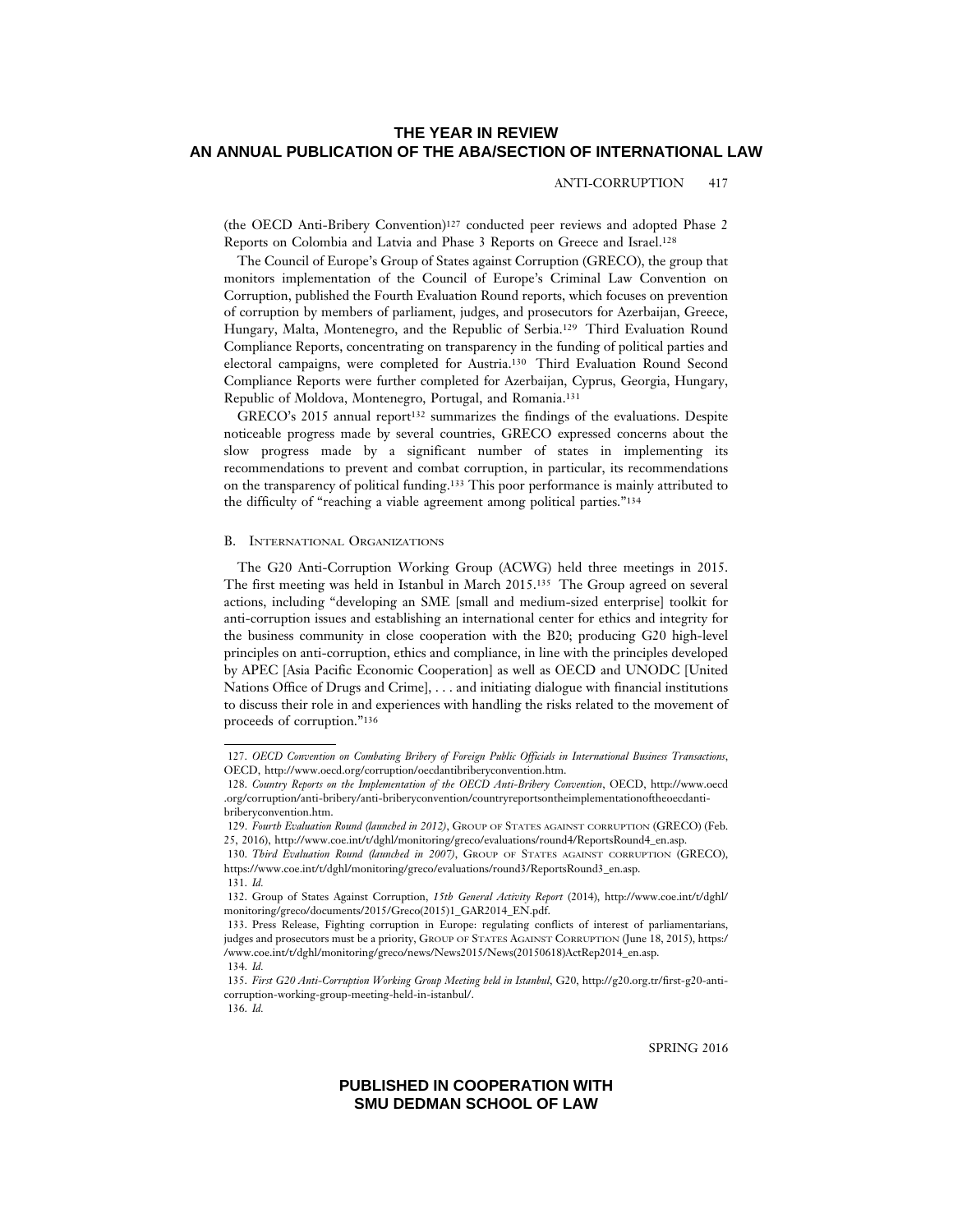#### 418 THE YEAR IN REVIEW

The Second G20 ACWG meeting was held in Washington, D.C. in June 2015 and continued work from the first meeting.137 The Group reviewed and finalized (in principle) a draft of the Principles on Public Procurement and also discussed a draft of proposed principles on the disposition and management of recovered assets. The Third ACWG meeting took place in Paris in October 2015.138 The Group discussed the revised draft G20 private sector compliance principles.

The Fifth Annual High-Level Anti-Corruption Conference for G20 Governments and Business, jointly organized by the Turkish Presidency of the G20 and the OECD, held in March 2015, built on the conclusions of the G20 and B20 discussions, implementing the G20 priority for closer cooperation between governments and the private sector.<sup>139</sup>

In March 2015, the OECD held its third annual Integrity Week with the theme of "Corruption and Investment" at OECD Headquarters in Paris.140 Integrity Week, and its central public event, the Integrity Forum, featured high-level discussions on mapping corruption risks in the investment cycle, identifying potential ways to mitigate and prevent corruption in investment, and on the Forum's background document – "Curbing Corruption: Investing in Growth."141 Based on the discussion of the Integrity Forum, this text evolved into a practical tool: the Integrity Framework for Public Investment.

In September 2015, OECD launched a report on greater cooperation and information sharing between government agencies to counter financial crimes.142 The report was released at the Fourth OECD Forum on Tax and Crime, where more than 200 senior officials and specialists from more than seventy countries and international organizations discussed the need to "strengthen[ ] the links between criminal tax investigations and the fight against illicit financial flows such as tax evasion, bribery and corruption, money laundering, [and] terrorist financing."143

The Sixteenth International Anti-Corruption Conference (IACC) that was held in Malaysia in September 2015 focused on the theme "*Ending Impunity: People. Integrity. Action*."144 "It welcomed nearly 1,200 people from 130 countries."145 The discussions effectively resulted in the adoption of the Sixteenth IACC Declaration, in which a number

VOL. 2016

<sup>137.</sup> *Second G20 Anti-Corruption Working Group Meeting held in Washington D.C.*, G20, http://g20.org.tr/ second-g20-anti-corruption-working-group-meeting-held-in-washington-d-c/.

<sup>138.</sup> *Id.*

<sup>139.</sup> *Fifth Annual High Level Conference of Anti-Corruption organized in Istanbul*, G20, http://g20.org.tr/fifthannual-high-level-conference-on-anti-corruption-organized-in-istanbul/.

<sup>140.</sup> Angel Gurría, Secretary-General, OECD, Closing Remarks (Mar. 26, 2015), *available at http://www* .oecd.org/about/secretary-general/oecd-integrity-forum-2015-curbing-corruption-investing-in-growthclosing-remarks.htm.

<sup>141.</sup> *Background Document, 3RD OECD Integrity Forum: Curbing Corruption Investing in Growth*, OECD 26 (March 25-26, 2015), http://www.oecd.org/gov/ethics/curbing-corruption-document.pdf.

<sup>142.</sup> *OECD launches report on greater co-operation and information sharing between government agencies to counter financial crimes*, ORG. FOR ECON. COOPERATION AND DEV. (Sept. 18, 2015), http://www.oecd.org/tax/oecdlaunches-report-on-greater-cooperation-and-information-sharing-between-government-agencies-tocounter-financial-crimes.htm.

<sup>143.</sup> *Id.*

<sup>144.</sup> *A glimpse into the 16th International Anti-Corruption Conference*, UNDP (Sept. 10, 2015), http://www .ua.undp.org/content/ukraine/en/home/presscenter/articles/2015/09/10/a-glimpse-into-the-16th-internation al-anti-corruption-conference.html

<sup>145.</sup> *Id.*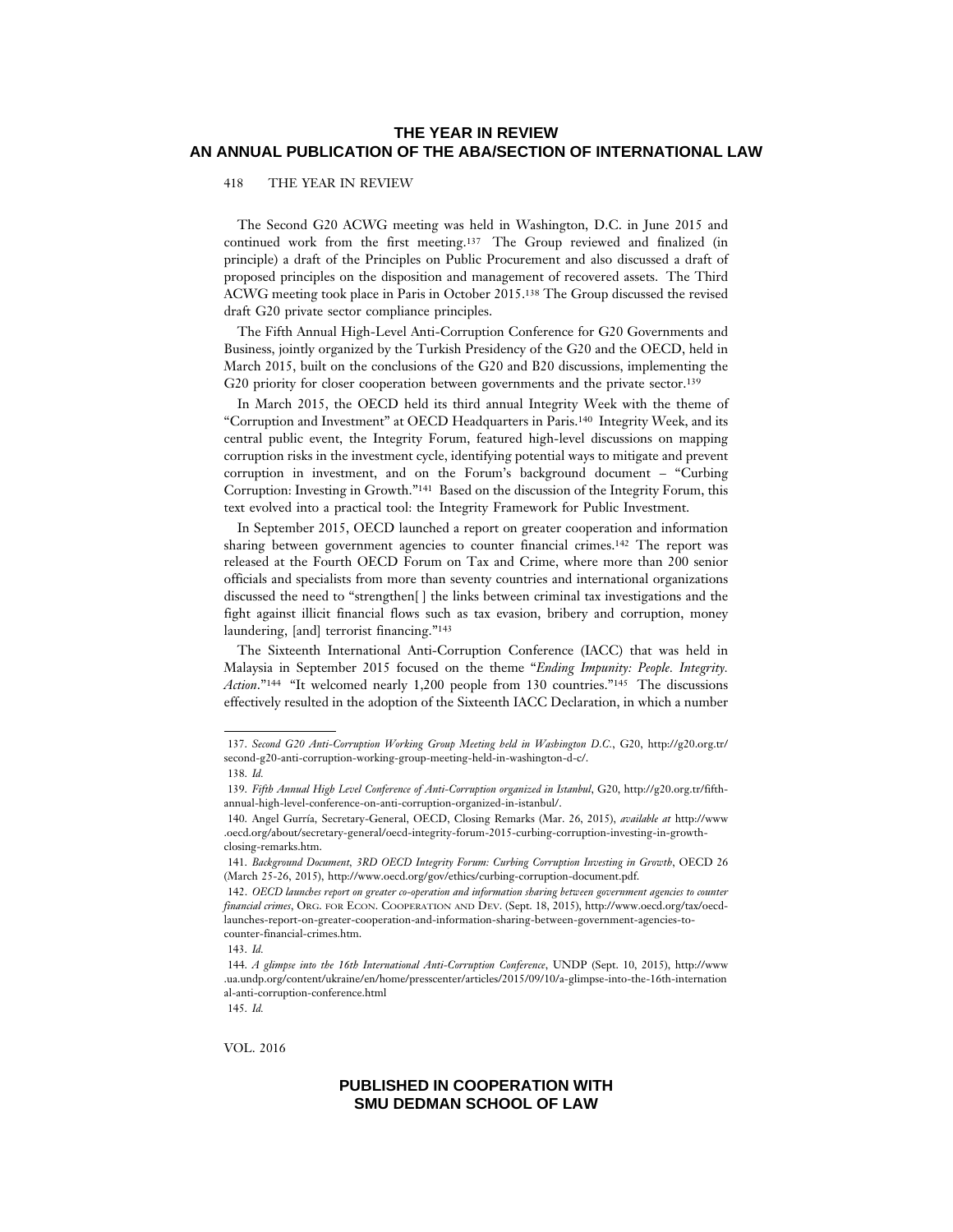ANTI-CORRUPTION 419

of governments, including Germany, Norway, Switzerland, the UK, and the U.S., expressed their commitment to end impunity.146

The Asian Development Bank (ADB) engaged in numerous anti-corruption initiatives in 2015, including an update of its Integrity Principles and Guidelines (IPG).147 In particular, the function of the Sanction Appeals Committee Secretariat was moved from the Office of Anticorruption and Integrity (OAI) Head to a senior staff outside OAI to strengthen the independence of the sanctions appeal process. Other measures to ensure application of a consistent approach to the sanctions process and to strengthen ADB due diligence processes were also included in the updated measures.

Following the launch of Ukraine's Anti-Corruption Initiative in May 2015, the EBRD has helped Ukraine set up a Business Ombudsman Council.148 The Business Ombudsman, as part of the Anti-Corruption Initiative, was created by a Memorandum of Understanding between the Ukrainian government, international organizations including the EBRD and the OECD, and several Ukrainian business associations. The Business Ombudsman is a key effort to improve the investment climate in Ukraine. The Business Ombudsman Council has issued two quarterly reports, one for the period April-June 2015149 and one for July-September 2015.150

EBRD also adopted its revised Enforcement Policy and Procedures (EPPs), which became effective in November 2015.151 The revised EPPs provide for a two-stage decision making process, as opposed to the one-stage procedure set forth in the earlier version.

The revised EPPs include the option of resolution through a settlement agreement, as well as the introduction of two new Prohibited Practices—"obstructive practice" and "misuse of the Bank's resources."<sup>152</sup>

The Inter-American Development Bank (IDB) also adopted new Sanctions Procedures, which became effective in June 2015.<sup>153</sup> Among the procedures are changes to the criteria for imposing a temporary sanction and a mechanism for negotiated resolution agreements of cases prior to the commencement of proceedings.154

The World Bank Group was significantly active on the anti-corruption front in 2015. In October, the Integrity Vice Presidency (INT) issued its Annual Update highlighting

SPRING 2016

<sup>146.</sup> *Statement by the Friends of the IAAC-"We Hear the Call"*, IAAC (Sept. 5, 2015), http://16iacc.org/blog/ 2015/09/05/statement-by-the-friends-of-the-iacc-we-hear-the-call/.

<sup>147.</sup> OFFICE OF ANTICORRUPTION AND INTEGRITY, *Integrity Principles and Guidelines*, ASIAN DEV. BANK (2015), http://www.adb.org/sites/default/files/institutional-document/32131/integrity-principles-guidelines .pdf.

<sup>148.</sup> Anton Usov, *Ukraine and EBRD launch initiative to combat corruption*, EUR. BANK FOR RECONSTRUCTION & DEV. (May 12, 2014), http://www.ebrd.com/news/2014/ukraine-and-ebrd-launchinitiative-to-combat-corruption.html.

<sup>149.</sup> *Quarterly Report (April-June 2015)*, BUS. OMBUDSMAN COUNCIL, https://boi.org.ua/media/uploads/ boc\_qreport\_july\_2015\_pdf\_eng\_v1.pdf.

<sup>150.</sup> *Quarterly Report (Quarter III, 2015)*, BUS. OMBUDSMAN COUNCIL, https://boi.org.ua/media/uploads/ q3report/q3\_2015\_report\_en.pdf.

<sup>151.</sup> *Enforcement Policy and Procedures*, EUR. BANK FOR RECONSTRUCTION & DEV. (Nov. 2015), http://www .ebrd.com/news/publications/policies/enforcement-policy-and-procedures.html.

<sup>152.</sup> *Id.* at 3, 24.

<sup>153.</sup> Inter-American Development Bank, *Sanctions Procedures* 1 n.\* (2015), http://idbdocs.iadb.org/wsdocs/ getdocument.aspx?docnum=39676437.

<sup>154.</sup> *Id.* at § 15.4.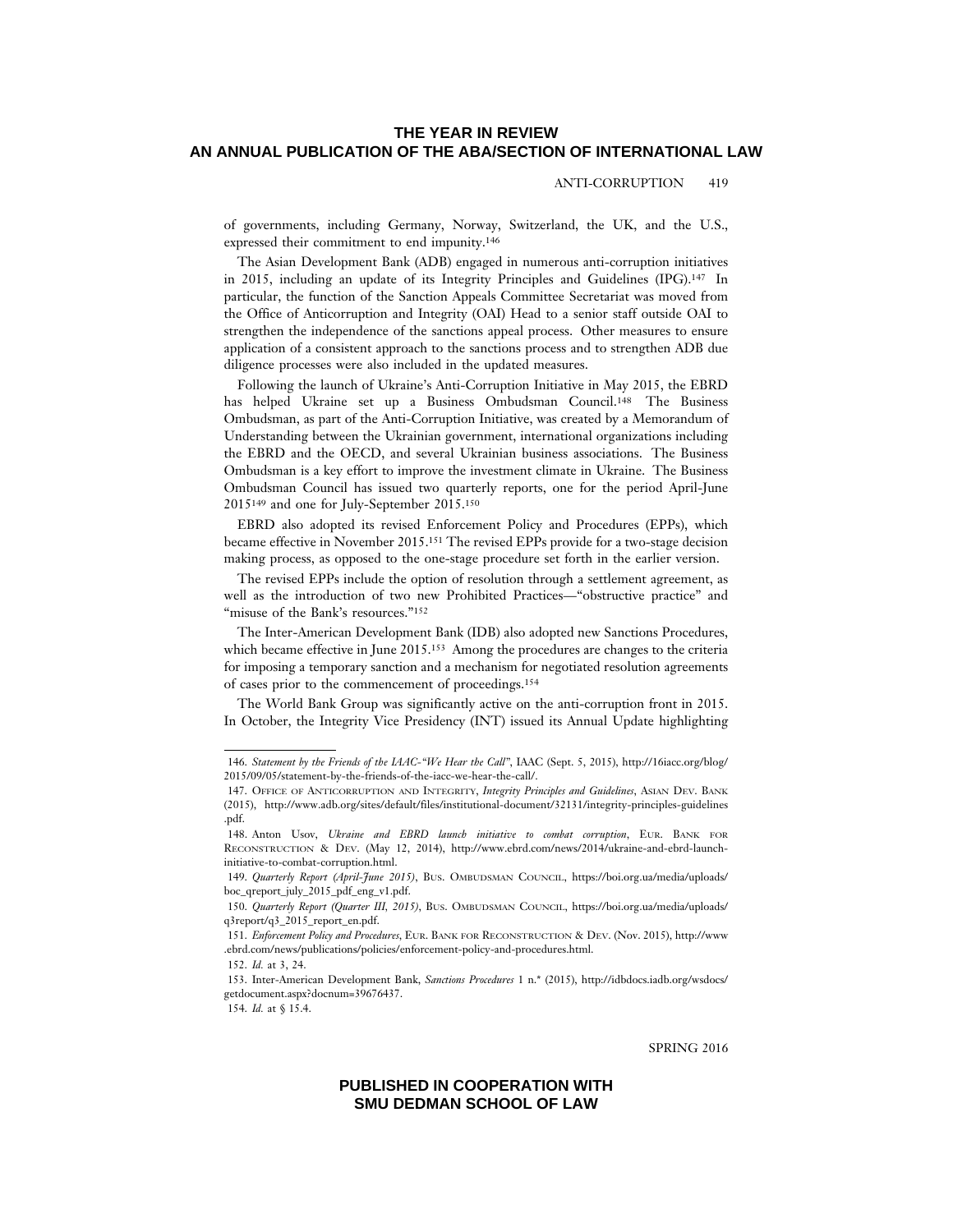420 THE YEAR IN REVIEW

the World Bank Group's contributions to the global movement to end corruption.155 The report shows how early detection of red flags and prompt action to mitigate risk by project teams resulted in preventing "approximately \$138 million . . . from being awarded to companies that had attempted to engage in misconduct.156 Among the key results achieved in FY15 are substantiated investigations that involved sixty-one projects and ninety-three contracts worth about \$523 million, resulting in seventy-three sanctioned entities, in addition to twenty-six cross-debarments.157 In addition, the World Bank Group "entered into eleven Negotiated Resolution Agreements (NRAs) with entities ranging from small businesses to major multinational companies."158

#### **IV. Civil Society Efforts**

### A. TRANSPARENCY INTERNATIONAL (TI)

In 2015, TI released its eleventh annual report on OECD member efforts to enforce the OECD Anti-Bribery Convention.159 *Exporting Corruption, Progress Report 2015: Assessing Enforcement of the OECD Convention on Combatting Foreign Bribery* uses statistics from 2011-2014 to rank the forty-one OECD Convention countries according to enforcement activity: active, moderate, limited, and little or no enforcement.160 Two countries, Iceland and Latvia, are not classified in the 2015 report.161

Again this year, Germany, Switzerland, the U.K., and the U.S., with 22.8 percent of world exports, ranked as the only active enforcers.162 Norway moved to moderate enforcement from limited enforcement, now joining Australia, Austria, Canada, Finland, and Italy.163 The twenty-nine other member countries ranked in the bottom two categories, providing insufficient or no corruption deterrence.164 Greece, Netherlands, and South Korea moved to limited enforcement from little or no enforcement this year, and Argentina fell to little or no enforcement from limited enforcement.165

TI also published its 2015 Impact Report, *Fighting Corruption, Demanding Justice*, highlighting the progress it has made worldwide over the last twenty years in the fight against corruption.166 Since 2001, TI has assessed over 1,800 institutions and one

VOL. 2016

<sup>155.</sup> *Annual Update Fiscal Year 2015*, WORLD BANK GROUP: INTEGRITY VICE PRESIDENCY (2015), http:// siteresources.worldbank.org/EXTDOII/Resources/588920-1444050544186/INT\_FY15\_Annual\_Update .pdf.

<sup>156.</sup> *Id.* at vii.

<sup>157.</sup> *Id.* at 6, 38, 51.

<sup>158.</sup> *Id.* at 3.

<sup>159.</sup> Fritz Heimann et al., *Exporting Corruption, Progress Report 2015: Assessing Enforcement of the OECD Convention on Combatting Foreign Bribery*, TRANSPARENCY INT'L 4 (Aug. 20, 2015), http://issuu.com/ transparencyinternational/docs/2015\_exportingcorruption\_oecdprogre/1.

<sup>160.</sup> *Id.* at 12-13.

<sup>161.</sup> *Id.* at 7.

<sup>162.</sup> *Id.*

<sup>163.</sup> *Id.* at 4,7.

<sup>164.</sup> *Id.* at 7.

<sup>165.</sup> Heimann, et al., *supra* note 164, at 7.

<sup>166.</sup> *Fighting Corruption, Demanding Justice*, TRANSPARENCY INT'L 8 (Oct. 16, 2015), https://www .transparency.org/whatwedo/publication/2015\_impact\_report.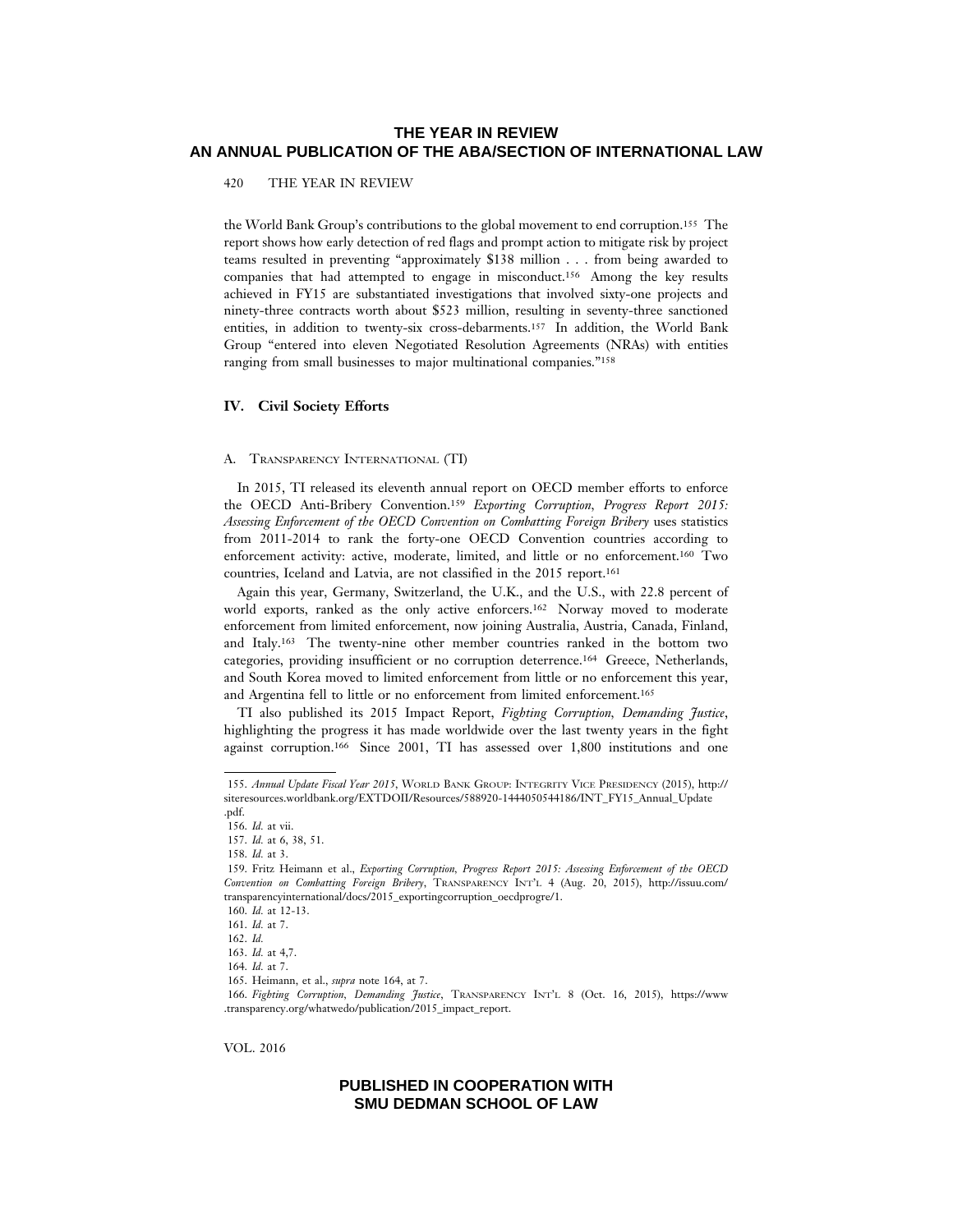#### ANTI-CORRUPTION 421

hundred six countries and territories.<sup>167</sup> The 2015 Impact Report also details, among other accomplishments, TI's campaign to secure the first global convention against corruption, the UNCAC.168 Today, as noted above, one hundred seventy six countries are party to the Convention.169

#### B. EXTRACTIVE INDUSTRIES TRANSPARENCY INITIATIVE (EITI)

The EITI is a global standard implemented by governments, in collaboration with companies and civil society, for the governance of a country's oil, gas, and mineral resources.170 According to the 2015 EITI Fact Sheet, forty-nine countries implement the EITI and thirty-one countries are compliant with EITI requirements.<sup>171</sup> In October 2015, Malawi was admitted as a 'candidate' country to the EITI.172 The compliant/ candidate statuses of Central African Republic, Indonesia, and Yemen have been suspended.173

### C. WORLD JUSTICE PROJECT (WJP)

The *WJP Open Government Index*™ *2015* is an effort to measure government openness based on four dimensions: 1) publicized laws and government data, 2) right to information, 3) civic participation, and 4) complaint mechanisms.174 Scores and rankings of the WJP Open Government Index for one hundred two countries were drawn from more than 100,000 household surveys and in-country expert questionnaires to highlight the perspectives of ordinary people as they interact with their governments.175 The top three performers were: 1) Sweden, 2) New Zealand, and 3) Norway.176 Myanmar, Uzbekistan, and Zimbabwe were the bottom three performers.177

WJP released its fifth annual *Rule of Law Index*, ranking one hundred two countries based on over 100,000 household and expert surveys.178 Each country is provided a score and ranked on eight factors: 1) constraints on government powers, 2) absence of corruption, 3) open government, 4) fundamental rights, 5) order and security, 6) regulatory enforcement, 7) civil justice, and 8) criminal justice.179 A ninth factor, informal

SPRING 2016

<sup>167.</sup> *Id.* at 9.

<sup>168.</sup> *Id.* at 12-13.

<sup>169.</sup> *Id*. at 13.

<sup>170.</sup> *Fact Sheet*, EXTRACTIVE INDUS. TRANSPARENCY INITIATIVE, https://eiti.org/files/document/EITI\_ Factsheet\_EN.pdf (last updated Feb. 15, 2016).

<sup>171.</sup> *Id.*

<sup>172.</sup> *Malawi admitted as EITI candidate*, EXTRACTIVE INDUS. TRANSPARENCY INITIATIVE (Oct. 22, 2015, 11:59 AM), https://eiti.org/news/malawi-admitted-eiti-candidate.

<sup>173.</sup> *48 countries now implement the EITI*, EXTRACTIVE INDUS. TRANSPARENCY INITIATIVE (Feb. 12, 2015, 9:12 AM), http://progrep.eiti.org/2015/glance/48-implementing-countries.

<sup>174.</sup> *World Justice Project Open Government Index*™ *2015 Report*, WORLD JUST. PROJECT 4 (Mar. 2015), http:/ /worldjusticeproject.org/sites/default/files/ogi\_2015.pdf

<sup>175.</sup> *Id.*

<sup>176.</sup> *Id.* at 5.

<sup>177.</sup> *Id.*

<sup>178.</sup> *World Justice Project Rule of Law Index 2015*, WORLD JUSTICE PROJECT 5 (June 2015), http:// worldjusticeproject.org/sites/default/files/roli\_2015\_0.pdf.

<sup>179.</sup> *Id.* at 14.